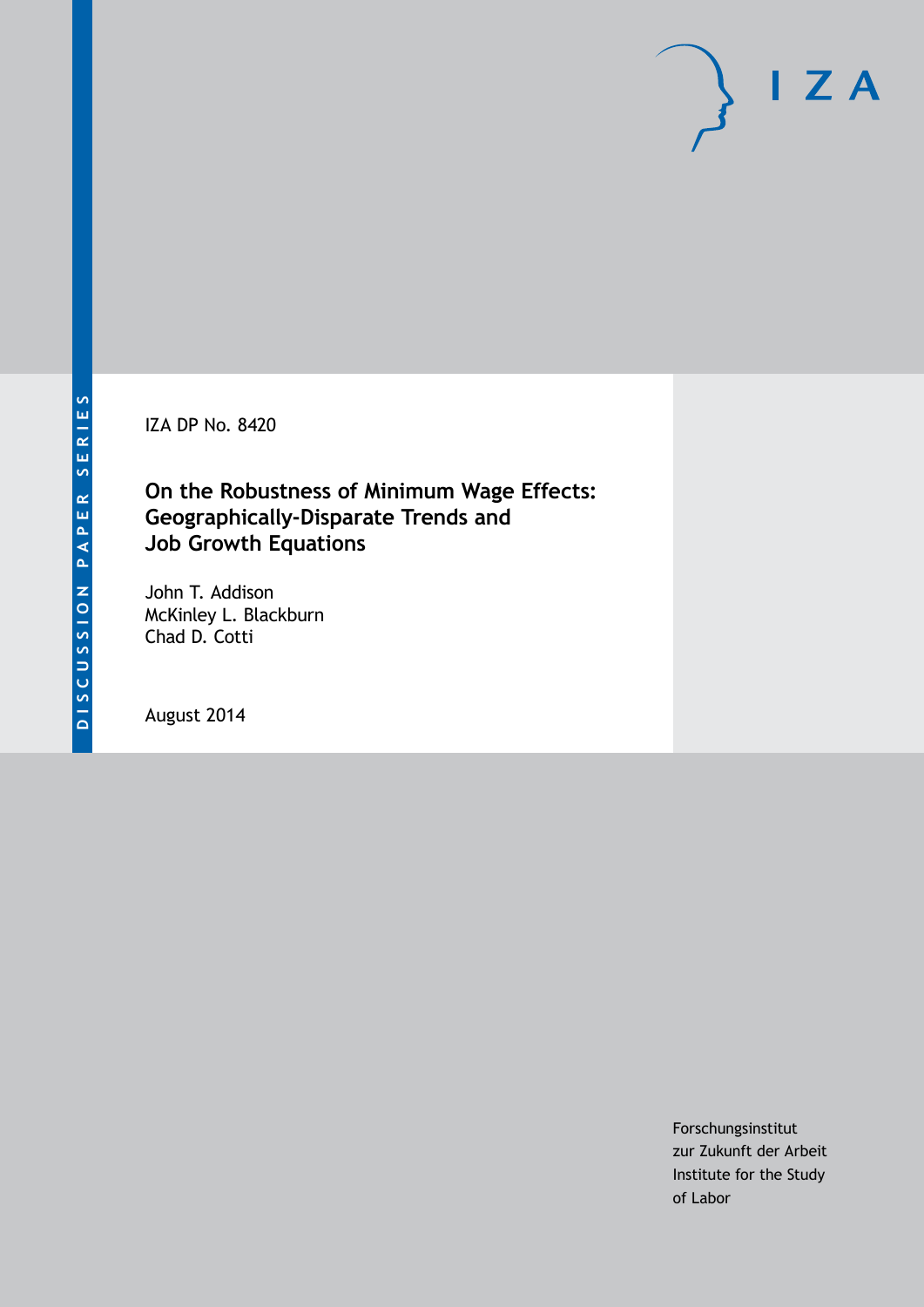# **On the Robustness of Minimum Wage Effects: Geographically-Disparate Trends and Job Growth Equations**

# **John T. Addison**

*University of South Carolina, Durham University and IZA*

# **McKinley L. Blackburn**

*University of South Carolina*

# **Chad D. Cotti**

*University of Wisconsin-Oshkosh*

Discussion Paper No. 8420 August 2014

IZA

P.O. Box 7240 53072 Bonn Germany

Phone: +49-228-3894-0 Fax: +49-228-3894-180 E-mail: [iza@iza.org](mailto:iza@iza.org)

Any opinions expressed here are those of the author(s) and not those of IZA. Research published in this series may include views on policy, but the institute itself takes no institutional policy positions. The IZA research network is committed to the IZA Guiding Principles of Research Integrity.

The Institute for the Study of Labor (IZA) in Bonn is a local and virtual international research center and a place of communication between science, politics and business. IZA is an independent nonprofit organization supported by Deutsche Post Foundation. The center is associated with the University of Bonn and offers a stimulating research environment through its international network, workshops and conferences, data service, project support, research visits and doctoral program. IZA engages in (i) original and internationally competitive research in all fields of labor economics, (ii) development of policy concepts, and (iii) dissemination of research results and concepts to the interested public.

IZA Discussion Papers often represent preliminary work and are circulated to encourage discussion. Citation of such a paper should account for its provisional character. A revised version may be available directly from the author.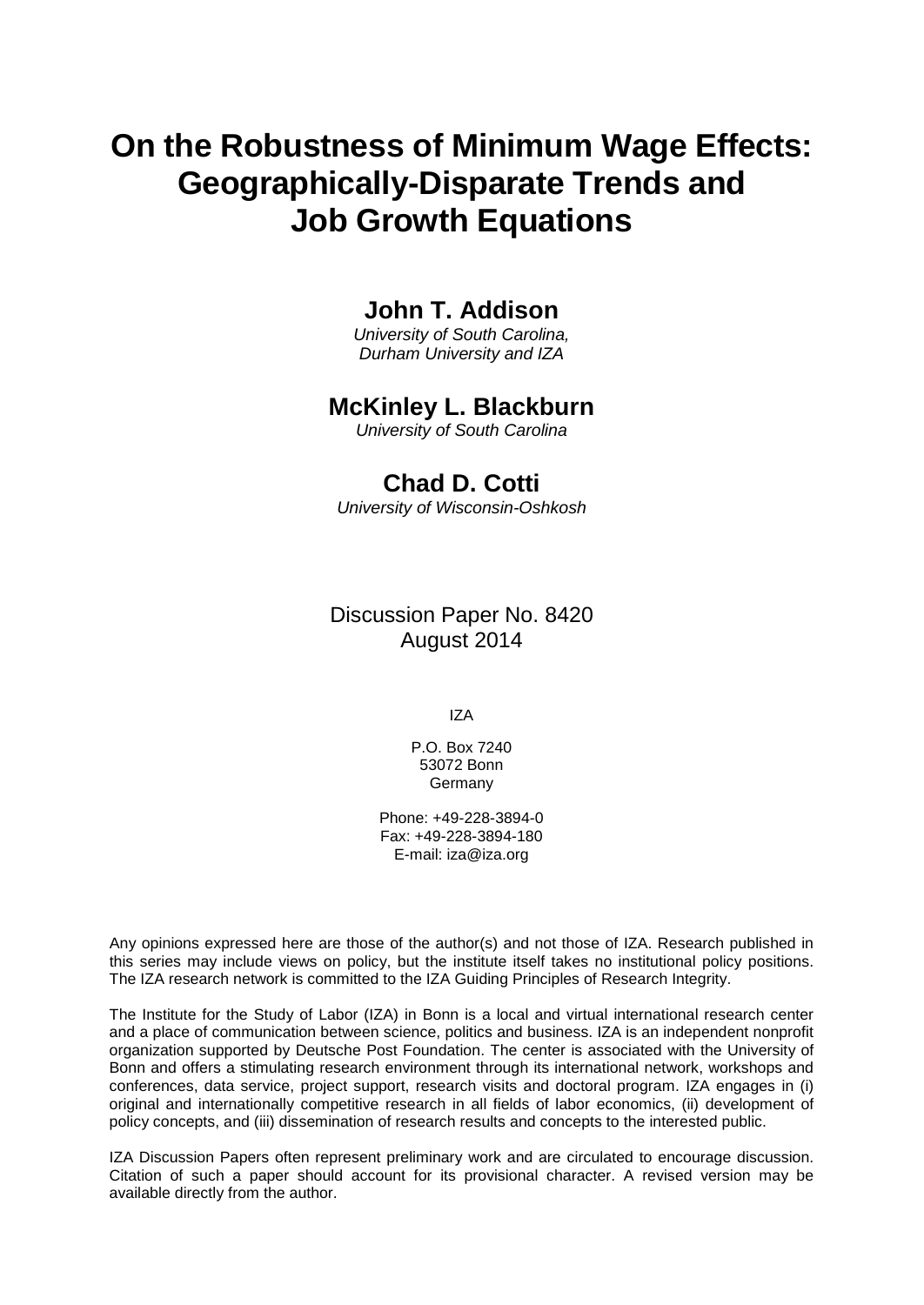IZA Discussion Paper No. 8420 August 2014

# **ABSTRACT**

# **On the Robustness of Minimum Wage Effects: Geographically-Disparate Trends and Job Growth Equations**

Just as the standard two-way fixed effects model for estimating the impact of minimum wages on employment has been sharply criticized for its neglect of spatial heterogeneity so, too, have the latest models been attacked for their uncritical use of state- or county-specific linear trends (and other spatial counterfactuals). Further attenuation of the effects of policy is also alleged to obtain in such circumstances where the true effect of minimum wages is upon employment growth rather than levels. This paper investigates whether such considerations call into question our earlier findings of statistically insignificant employment effects for an archetypal low-wage sector. We report that a continued focus on employment levels is indicated and that while experimentation with nonlinear trends may be productive their use is unlikely to dislodge the finding of considerably reduced negative employment effects.

JEL Classification: J23, J38

Keywords: minimum wages, employment, employment change, spatial controls

Corresponding author:

John T. Addison Darla Moore School of Business University of South Carolina 1014 Greene Street Columbia, SC 29208 USA E-mail: [ececaddi@moore.sc.edu](mailto:ececaddi@moore.sc.edu)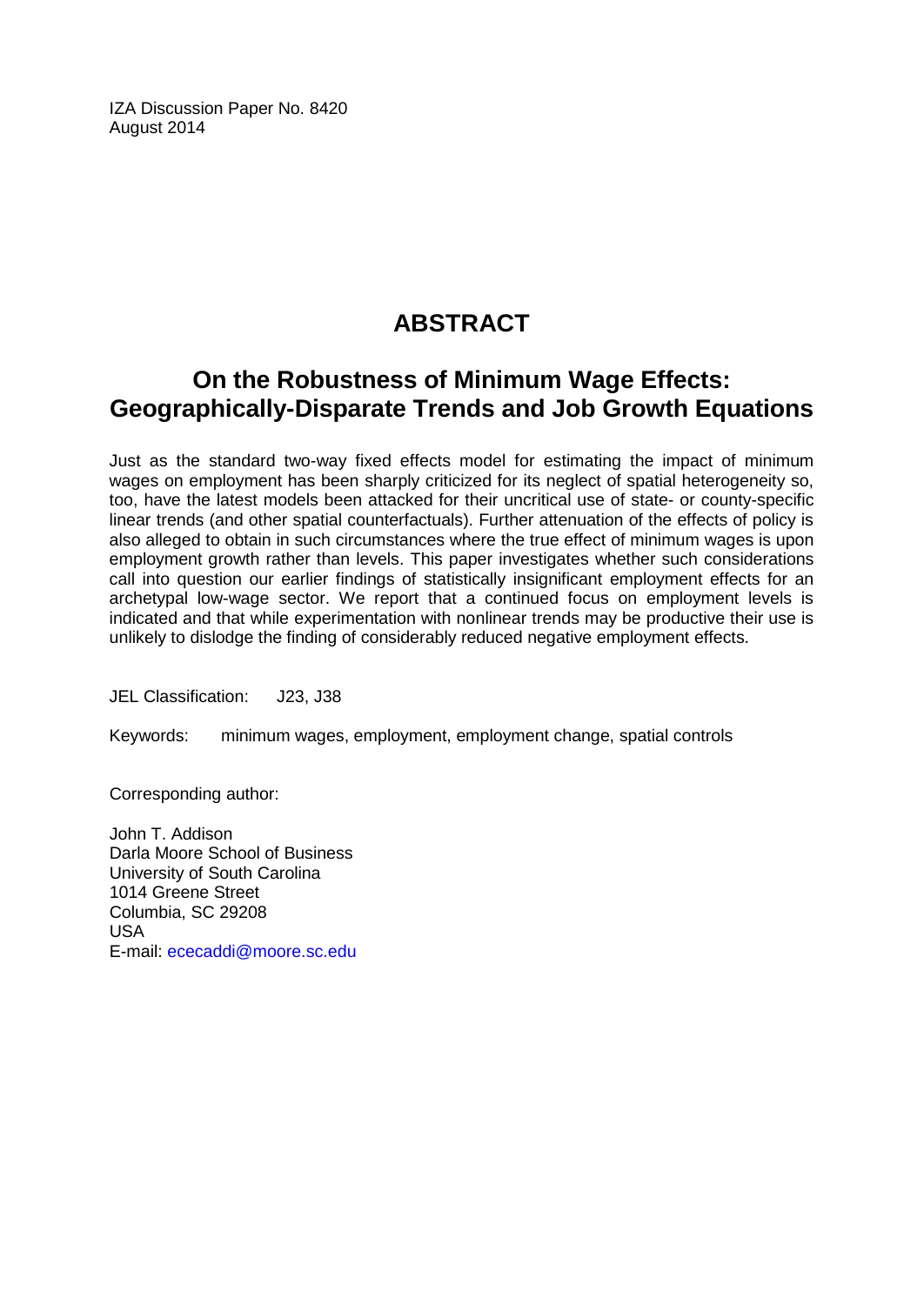## **I. Introduction**

In the present paper we seek to establish the extent to which our findings in Addison, Blackburn, and Cotti (2012) survive certain criticisms that have been made of attempts to control for spatial heterogeneity in minimum wage research in an important new review of the literature by Neumark, Salas, and Wascher (2013). In the process, and as a secondary exercise, we also address a potentially more radical critique having a basis in the notion that minimum wage effects are more easily detected in employment growth than in employment levels, such that conventional controls for spatial heterogeneity may attenuate estimates of how the minimum wage affects the level of employment (Meer and West, 2013). The wider backdrop to the present analysis is a recent meta-analysis of 27 modern minimum wage studies by Wolfson and Belman (2014), controlling for many aspects of the studies, that concludes that minimum wages have no economically nor statistically meaningful disemployment effects.<sup>1</sup>

Using a large sample of county-level employment data, Addison, Blackburn, and Cotti (2012) estimated the effect of minimum wages on employment in the restaurant-and-bar sector. In addition to time and county fixed effects, our model included a county-specific effect allowed to follow a linear trend over time (along with county-level controls) in a framework that allowed us to assess the consistency of the estimates with a competitive-model explanation of employment and earnings determination. In general, we concluded that minimum wages did not reduce employment in a sector that contains the highest percentage of workers at or below the relevant minimum wage in the United States and in which a little over 40 percent of workers worked for the minimum wage plus two dollars or less. That said, our estimates could be considered largely consistent with a competitive model in which the elasticity of demand for labor is very small. Of course in a debate on minimum wages in which the respective sides do not take prisoners, "largely consistent" is unlikely to win one supporters from either side of the divide.

<span id="page-3-0"></span><sup>&</sup>lt;sup>1</sup> See also an earlier meta-analysis by Doucouliagos and Stanley (2009) that, having taken publication bias into account, suggests a not dissimilar conclusion in pointing to an elasticity of -0.01.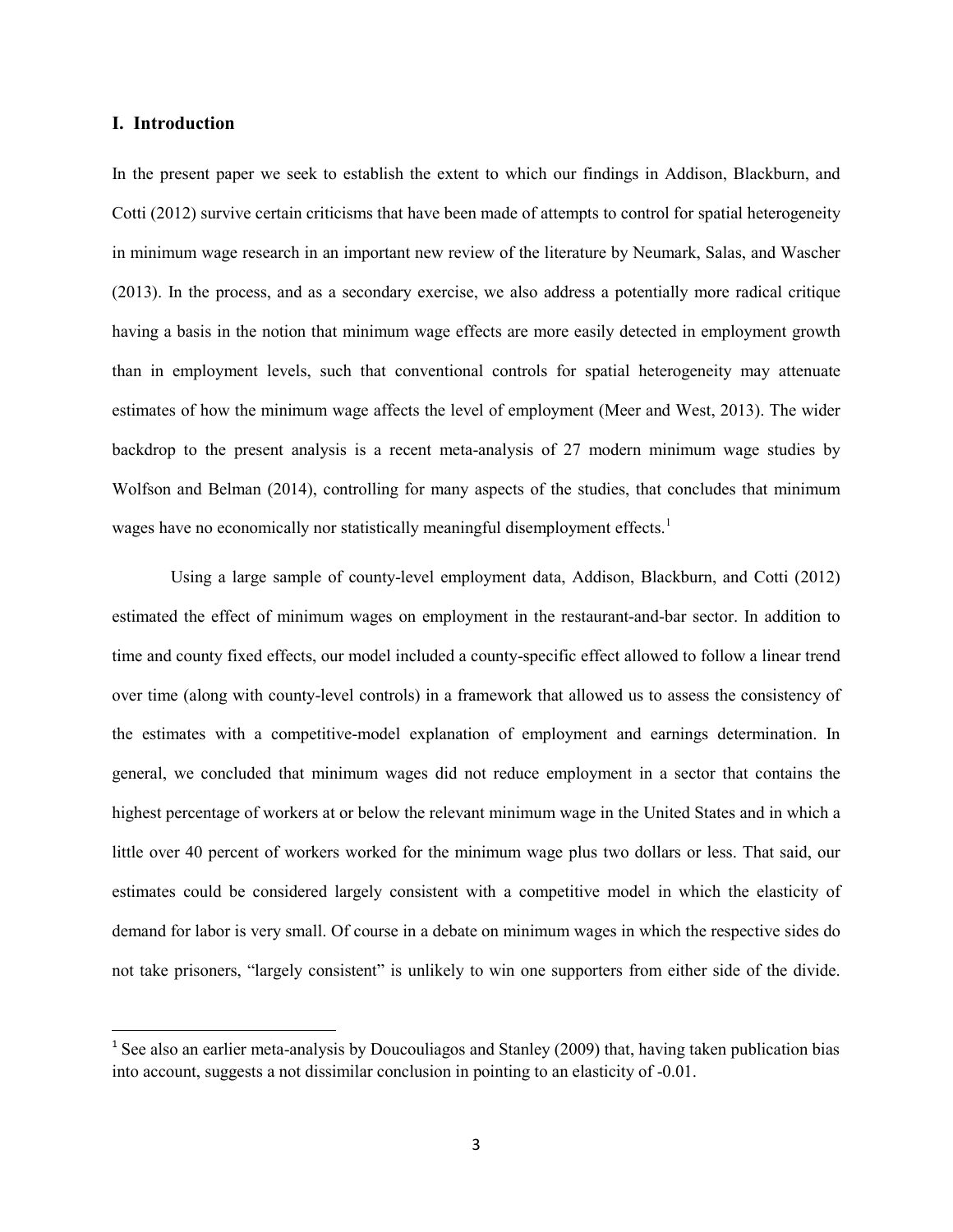However, our purpose here is to determine what we can learn from recent criticisms, much of which we regard as constructive and productive of research progress.

#### **II. Two Basic Approaches, Then and Now**

As is well known, research on minimum wages has gone through several stages. But we will begin with the *new minimum wage research* of the early 1990s (For a thorough review of the earlier literature, see Neumark and Wascher, 2007, 2008.) This research focused on state data because of the advantages of using simultaneous panels rather than an aggregate time series. One approach exploited geographical variation in the setting of minimum wages in an industry case study approach, whereas the second used a standard state- panel analysis in which state effects were held constant. Both approaches sought valid counterfactual control groups for what would have transpired absent increases in the minimum wage, and each reported generally divergent findings. The case studies pointed to a lack of job loss – even gains – and the two-way state panel approach suggested the opposite for long panels of data (with minimum wage elasticities in the range -0.1 to -0.3). Case studies of a particular change in the minimum wage in a particular industry typically used only a short time horizon (raising obvious concerns about missing lags in disemployment effects), and in covering individual cases raised problems of inference and external validity. For their part, the state panel studies did not allow for heterogeneous trends in states that increased minimum wages; for example, states experiencing greater increases in minimum wages might have systematically different labor market characteristics unrelated to their minimum wage policies. They also largely did not recognize the importance of within-state error correlation in constructing standard errors, thereby tending to overstate the precision of their minimum-wage elasticities (and making it more likely to find significant effects with limited data).

Enter the *new new minimum wage research*. This has taken two forms. The first, and that focused upon here, uses geographic-specific linear trend variables as a means of controlling for heterogeneity in the underlying long-term growth prospects of low-wage employment (as well as other trends in teen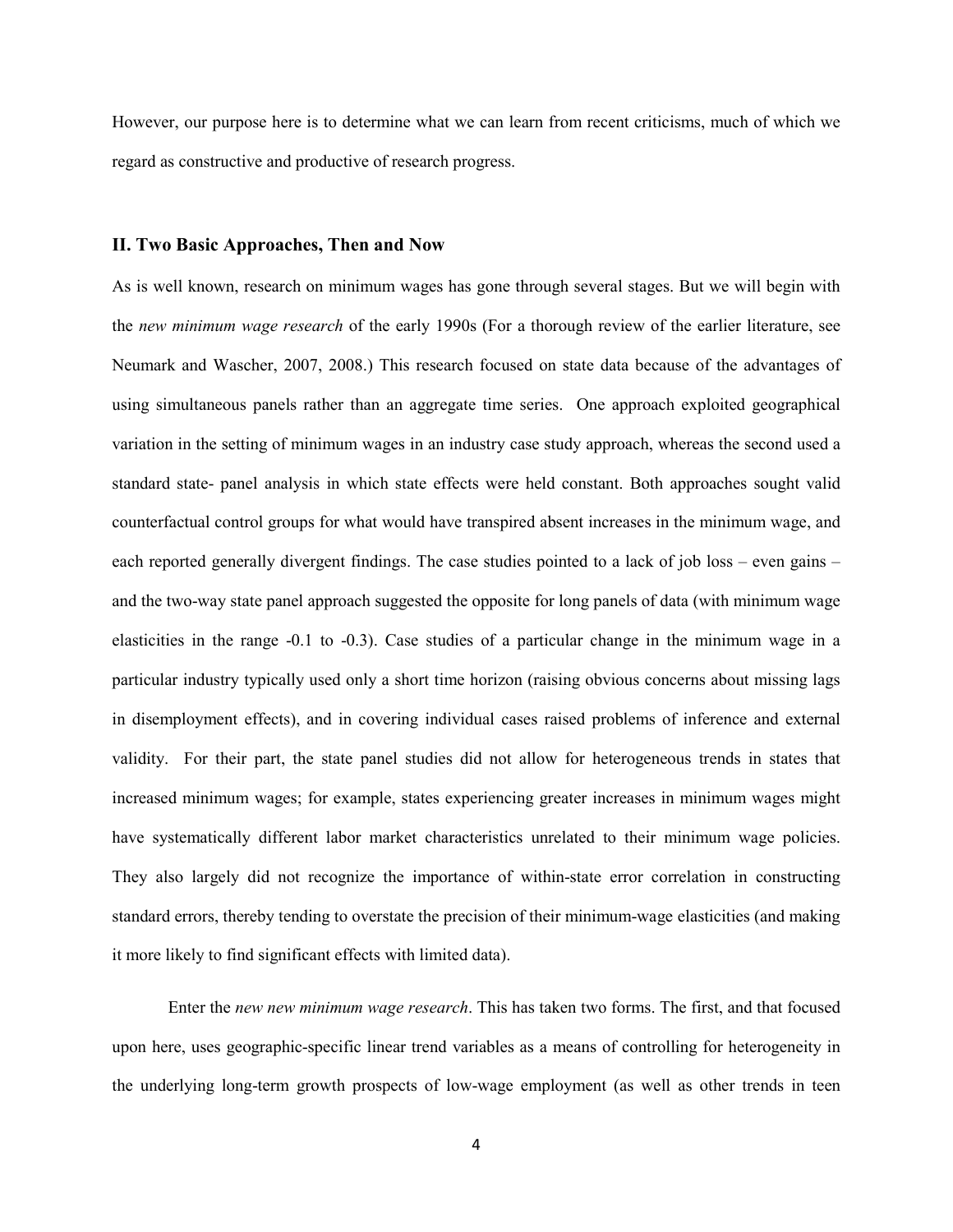employment). Such geographic-specific linear trends are often supplemented with time-varying effects for more aggregated census regions or divisions, again allowing for spatial heterogeneity in differential employment patterns including region- or division-specific economic shocks. The second innovation has been to execute the case study approach using larger panels. This approach uses a research design based on cross-border pairs in a specification that (initially) included county-pair/period interactions so as to control for shocks common to both counties, thereby identifying the effect of minimum wages from differences in employment changes in paired counties on either side of a state border.

These two approaches were (mostly) to yield results at odds with the standard state panel exercises, providing little or no evidence of job loss in sectors or for groups most likely to be impacted by minimum wage increases. Thus, Allegretto, Dube, and Reich (2011), using Current Population Survey (CPS) data on teens between 1990 and 2009 obtained minimum wage effects consistent with the standard state panel model *before* sweeping out the variation across census divisions and allowing for state-specific trends, only to report essentially zero employment (and indeed hours) elasticities after their inclusion.[2](#page-3-0) Other interesting results from their study were (a) an absence of anticipation effects with the inclusion of the two spatial controls, and (b) a seeming lack of employment effects over the business cycle.

Our own analysis used Quarterly Census of Employment and Wages (QCEW) administrative data for 1990-2005 for the restaurant-and-bar sector, and evinced a very similar pattern of results: negative and statistically significant coefficient estimates for the log minimum wage in employment regressions containing fixed county and time fixed effects that declined sharply in absolute magnitude and became statistically insignificant with the incorporation of county-specific trends. As we noted (Addison, Blackburn, and Cotti, 2012: 424), "…employment in the restaurant-and-bar sector tends to exhibit a downward trend in states that have increased their minimum wages relative to states that have not, biasing

<span id="page-5-0"></span><sup>&</sup>lt;sup>2</sup> Similar results for employment are reported by Dube, Lester, and Reich (2010) using the Quarterly Census of Employment and Wages.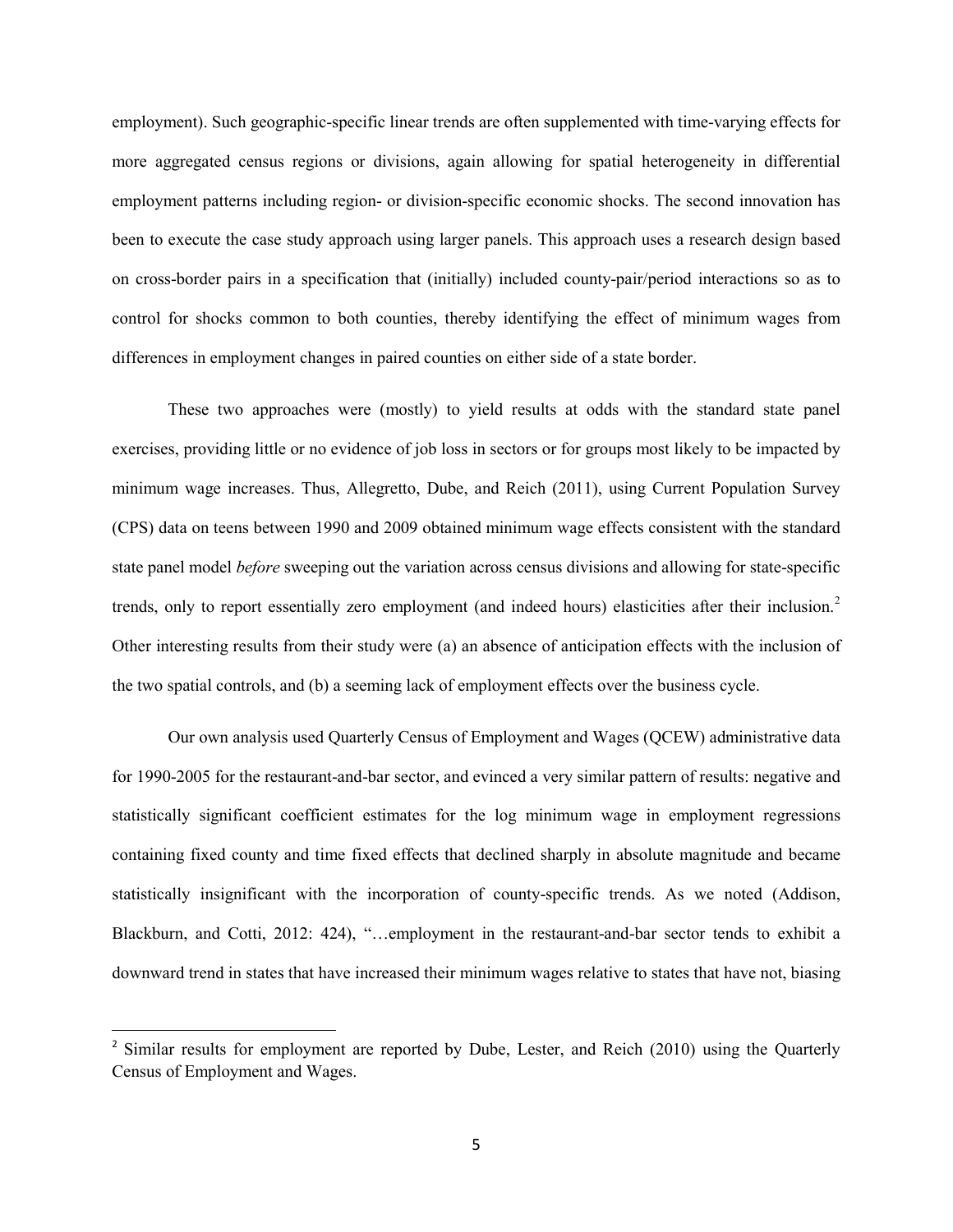the fixed effect … estimates … towards finding a negative employment effect of minimum wages."[3](#page-5-0) Recognizing the potential case study bias of the restaurant sector, we should note that we had earlier obtained very similar minimum wage impacts in other low-wage sectors in the retail sector at county level (Addison, Blackburn, and Cotti, 2009).

A second approach to relaxing the parallel trend assumption of the standard panel regression model is presented in the study by Dube, Lester, and Reich (2010). Using the QCEW, the authors consider all adjacent counties straddling state borders for which data are available between 1990 and 2006. Of these 504 counties, some 337 in 288 pairs recorded some difference in minimum wages. The impact of minimum wages is obtained from differences in employment changes in these paired counties, using unique dummy variables for each pair interacted with time period. No evidence of employment losses – up to four years after a minimum wage increase – is reported for the two sectors (restaurants and retail) examined in the study.<sup>[4](#page-6-0)</sup>

# **III. The Critique of Using State- and County-Specific Linear Trends**

The most extensive critique of the extension/application of the state panel approach is by Neumark, Salas, and Wascher [NSW] (2013). A major part of their criticism has to do with the choice of sample period, raised by other findings from this new phase of research in which significantly negative minimum wage effects do not always vanish with the incorporation of state-specific trends (see Neumark and Wascher, 2011). In particular, NSW criticize the analysis of Allegretto, Dube, and Reich (2011) noting that there were recessions at the start (1990-91) and end of their sample period. If recessions do not have an aggregate influence that is common across periods, the longer-term estimated trend could be biased. Specifically NSW (2013: 10) observe: "This in turn could lead to misclassification of periods in which

<span id="page-6-1"></span><sup>&</sup>lt;sup>3</sup> We also reported a similar pattern when state-level trends were substituted for county-level trends.

<span id="page-6-0"></span><sup>&</sup>lt;sup>4</sup> A similar finding for teenagers using the Quarterly Workforce Indicators dataset is reported in Dube, Lester, and Reich (2012).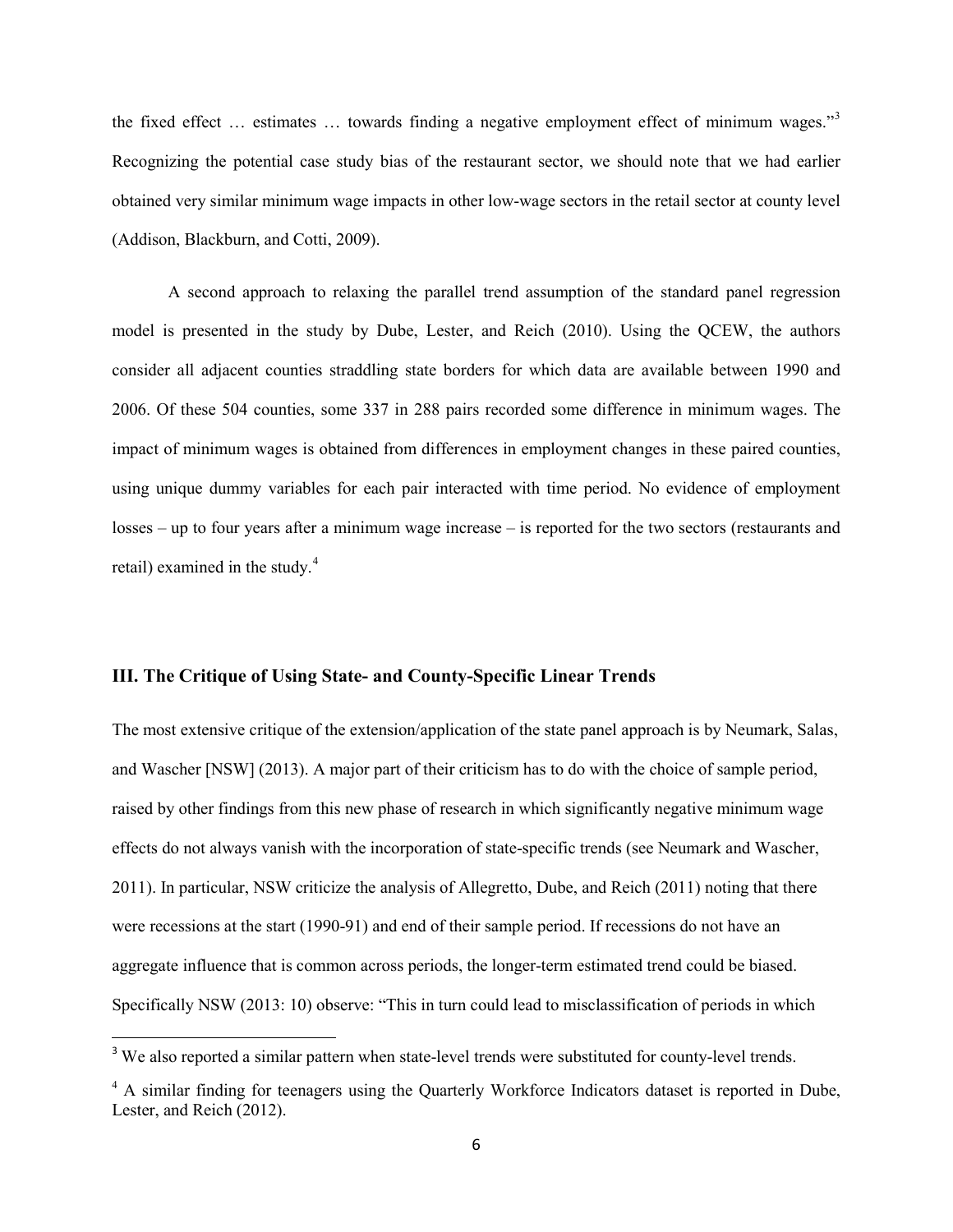teen employment was high or low relative to the predicted values *net of* the minimum wage, and hence influence the estimated minimum wage effect for reasons having nothing to do with the longer-run trends for which the specification is trying to control." By way of illustration, NSW present results for California for a model with state-specific trends. The model is estimated initially for the period 1994- 2007 thereby excluding the 1990-1991 recession and the Great Recession. They plot the actual residuals for this period and then the prediction errors for the two recessionary intervals. It is found that (teenager) employment was much higher than would have been predicted by the model for the first recession but considerably smaller for the second. When the recessionary intervals are included both separately and jointly the estimates of state-specific trends over the non-recessionary period are strongly influenced by their inclusion.

Given this potential for bias, NSW recommend the use of higher-order trends in panel data models. Alternatively, they also suggest the exclusion of sub-periods of steep recessions in estimating state-level trends while retaining the whole sample to estimate minimum wage effects, or the use of a Hodrick-Prescott filter to detrend the data. They then follow their own advice in estimating a model of teen employment, 1990-2011(Q2), using CPS data, first with a simple state-specific linear trend and then with a variety of higher-order trends and alternative detrending methods. Apart from the linear trend specifications, they report near universally negative and significant effects of minimum wages on teen employment.

As a practical matter, NSW spend more time critiquing the border-county approach. Since we, too, have expressed reservations over this estimation strategy (see in particular Addison, Blackburn, and Cotti, 2009) this is not the place to dwell on this methodology other than in the related context of NSW's criticism of the use of census division-time period interactions in Allegretto, Dube, and Reich (2011). The justification for this control is again one of spatial heterogeneity: employment rates for low-wage groups vary by census division and may do so differentially over time. Accordingly, the inclusion of divisionspecific time effects eliminates between-division variation, including division-specific economic shocks,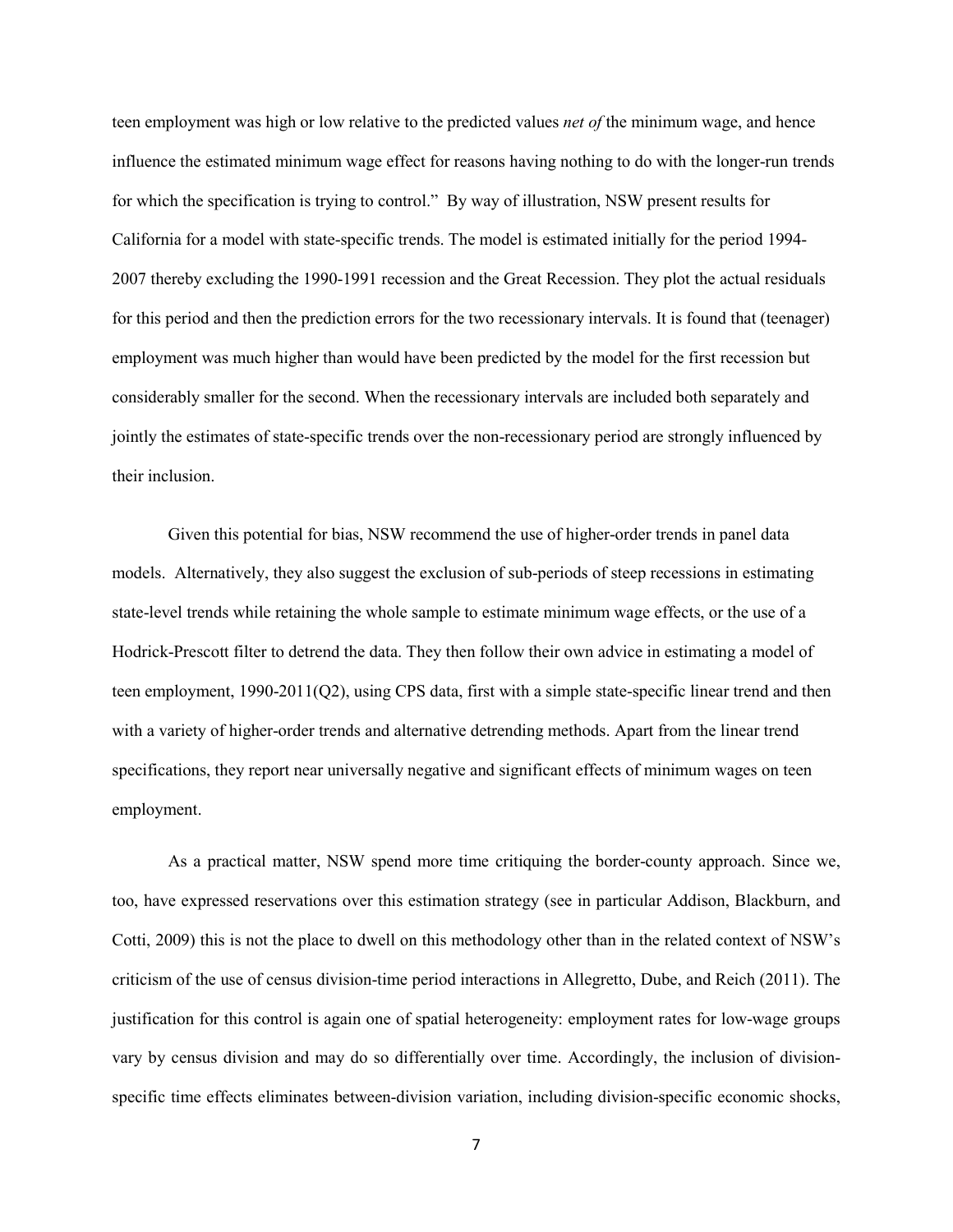and along with state (linear) trends offers a more complete control for spatial heterogeneity in differential employment patterns. Saturation concerns, inter al., led NSW to recommend the use of a synthetic control approach to the estimation of treatment effects. Interestingly, the synthetic control estimator methodology suggested by Abadie, Diamond, and Hainmueller (2010) has come to be regarded by all analysts as an important complement to approaches seeking to avoid confounding effects of heterogeneous patterns in low-wage employment that are coupled with the selectivity of states that have introduced wage minima. At issue are the results of incorporating synthetic controls for minimum wage effects and the overlap between synthetic and local controls (see, in addition to NSW, Allegretto, Dube, Reich, and Zipperer, 2013; Dube and Zipperer, 2013; Sabia, Burkhauser, and Hansen, 2012).

This brings us to the second major criticism of the use of state-specific trends, linear or otherwise. In a recent paper, Meer and West (2013) have argued that it is inherently more likely for the effects of minimum wage hikes to be reflected in employment dynamics than in employment levels. They also argue that the inclusion of state-specific time trends in these circumstances as a control will attenuate estimates of the effect of minimum wages on employment levels. The theoretical reasoning is obtained from a Diamond-type worker search and matching framework in which transitions to a new employment steady state may be slow.<sup>[5](#page-6-1)</sup> The practical reasons are two-fold. First, staggered minimum wage increases may mean that an increase in the counterfactual's minimum wage may quickly erode the gap opened up by a particular wage hike. This might suggest that there is no consistent control group in the long run. In any event, in such staggered circumstances, there is a limited time interval in which to identify the impact of minimum wages on employment levels, which problem will be compounded if minimum wages initially operate on flows and hence do not affect employment in a discrete manner. Second of all, and more important, if the true effect of policy is to change the slope for an outcome variable rather than its

<span id="page-8-0"></span><sup>&</sup>lt;sup>5</sup> Interestingly, the Meer-West model rests on a similar search-theoretic reasoning to that employed by protagonists of the argument that minimum wages will not adversely impact employment because of improved matching in the labor market, although they themselves accept that negative effects will win out because of a differentially reduced rate of job growth.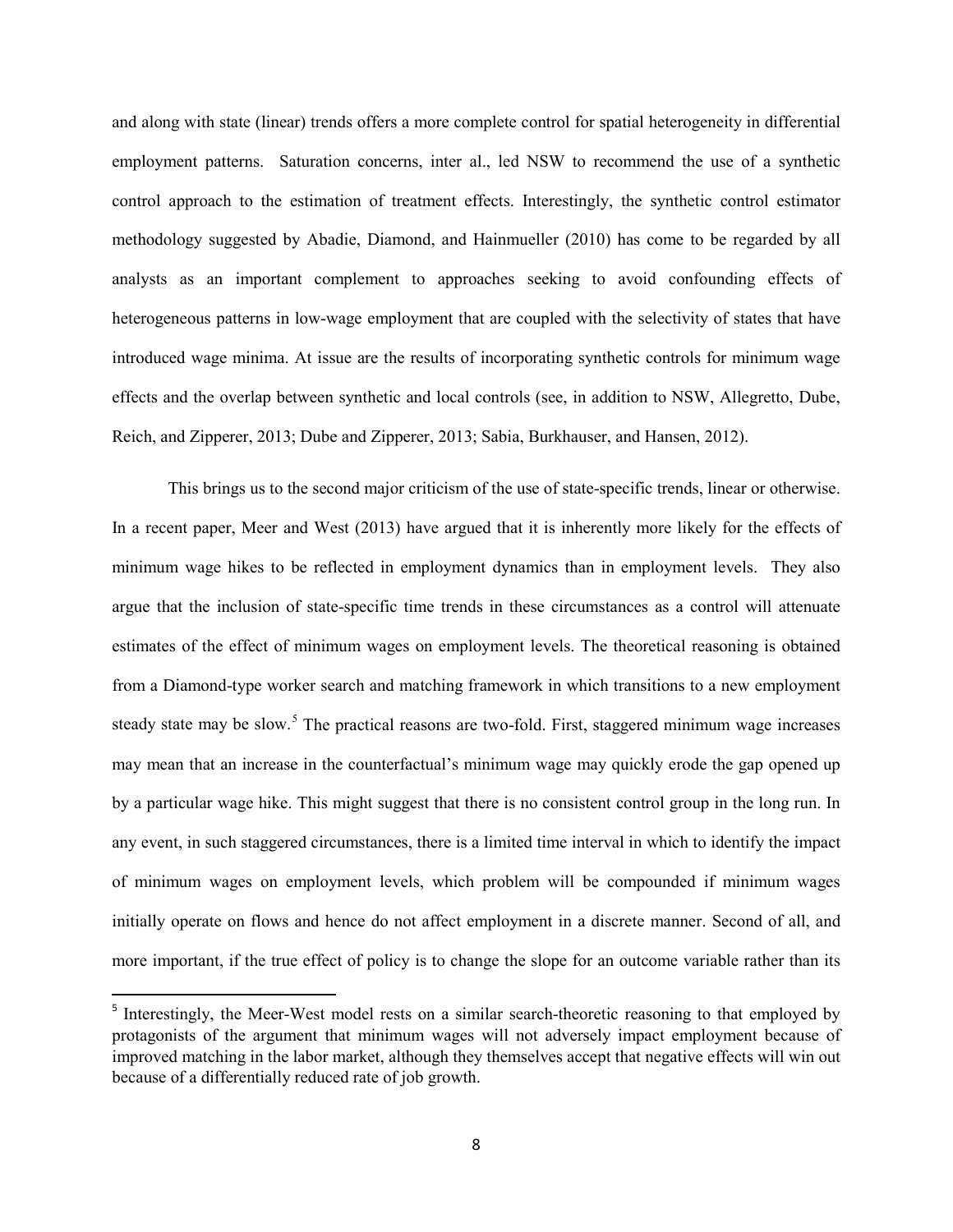level then the mechanics of the state-specific time trend approach can introduce biases. Specifically, any post-treatment deviation in employment growth caused by the treatment will attenuate an estimated static treatment effect if the specification includes a single trend for the pre- and post-treatment periods. Meer and West use both a stylized model and a Monte Carlo simulation – in both of which scenarios the minimum wage is related to the job growth rate but where there is no discrete change in the level of employment – to illustrate the attenuation problem.

Meer and West implement a state panel difference-in-differences specification in which variables reflecting employment dynamics – the job growth rate, and (its components) the logs of job creation and destruction – as well as employment levels themselves are regressed on the log of state employment, the share of the state population aged 15 to 59 years, and the log of annual real gross state product per capita in specifications controlling for state fixed effects, region-specific time effects, and state-specific linear trends. Three data sets are used in the inquiry – Business Dynamics Statistics, the QCEW, and the Quarterly Workforce Indicators – together covering the period 1975-2012. Across all three datasets, it is reported that job growth is strongly reduced by increases in the minimum wage – the main stimulus being reduced job creation rather than destruction. On the other hand, employment levels appear unrelated to minimum wages in the quarterly data across all specifications, and for annual data any statistically significant negative policy coefficient does not survive the incorporation of state-specific time trends – even if differential employment growth rates ultimately (after five years) translate into a large decrease in overall employment. This pattern of results is consistent with Meer and West's expectations that geographic-specific trends in employment-level regressions can mask the effects of minimum-wage changes.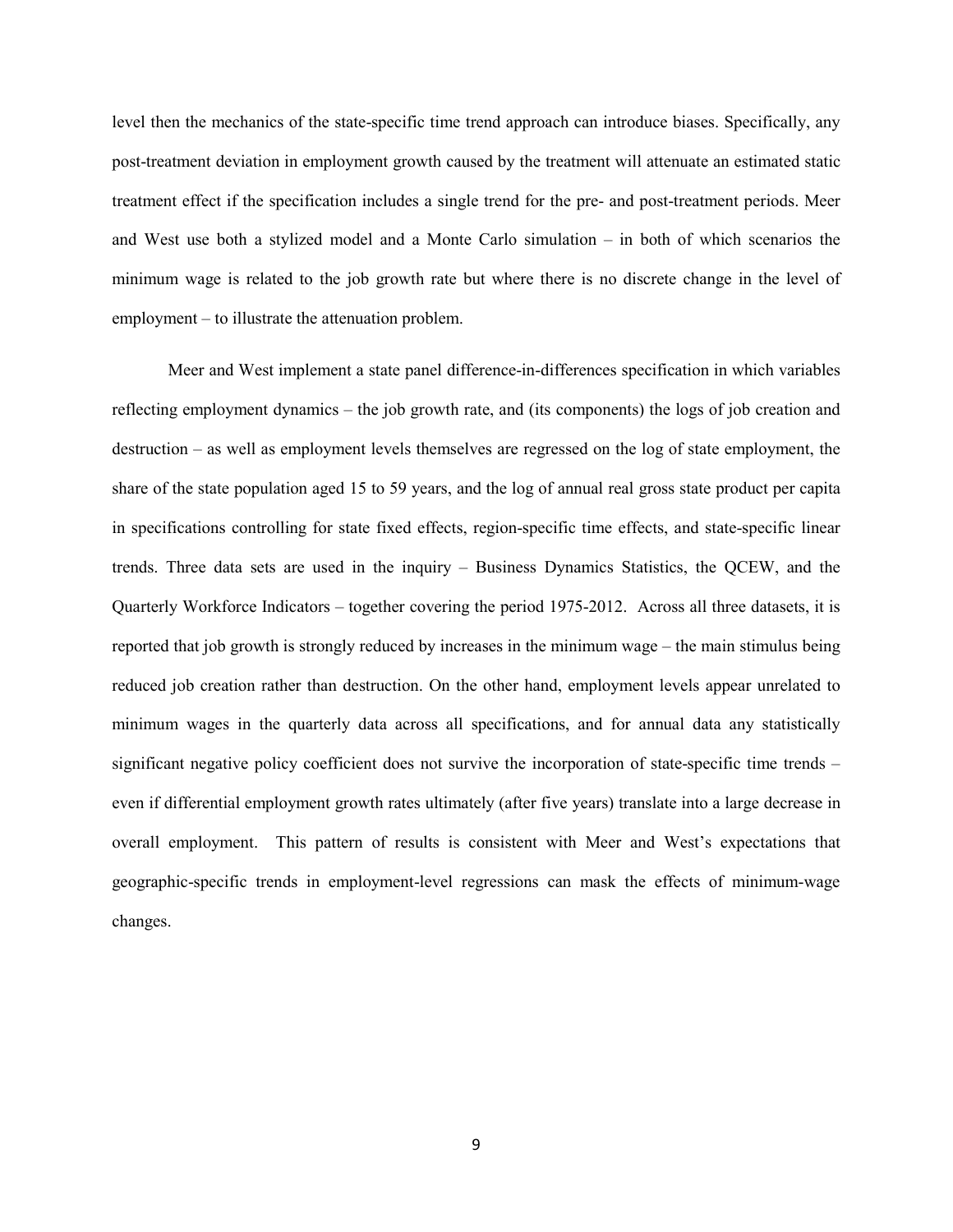### **IV. Response**

In Addison, Blackburn, and Cotti [ABC] (2012) we estimated employment and earnings equations for the restaurant-and-bar sector using the QCEW for the period 1990-2005. Our sample comprised a balanced panel of 1,825 counties, providing some 116,800 quarterly observations. Our basic empirical model regressed the log of employment (and earnings) on the log of the minimum wages, and a vector of supply and demand factors (viz. population, total employment, total average weekly earnings, the unemployment rate and the enrolment rate), while controlling for fixed county and fixed time effects. With these data, the standard panel regressions provided statistically significant positive minimum wage coefficients in the earnings equation and statistically significant negative minimum wage coefficients in the employment equation. Familiarly, with the addition of county-specific trends the significance of the earnings result was unaffected but the coefficient for the minimum wage though still negative was now very small and statistically insignificant.

## (Table 1 near here)

Although we considered potential shifts in the regression model's employment trend more directly – by incorporating a new variable that allowed the trend to shift when a county's minimum wage was above the federal minimum wage – we did not consider at that time any other modifications, including those suggested by NSW. In response, Table 1 now re-estimates the ABC employment equation implementing the first procedure suggested by NSW, namely to allow the state-specific (here countyspecific) trends to be of a higher order than linear. Specifically, second-, third-, fourth-, and fifth-order polynomials are considered in Table 1, preceded by specifications that first exclude county-specific trends and then include them in a linear form.<sup>[6](#page-8-0)</sup> The use of higher-order trends in two instances serves to render the small estimated minimum wage effect statistically significant. Interestingly, the coefficient estimates for the other regressors are little changed by polynomial detrending with the exception of findings for the

<span id="page-10-0"></span><sup>&</sup>lt;sup>6</sup> These latter results differ very slightly from those reported in ABC, as we now exclude the enrolment rate as a control (whose inclusion has been criticized as it may itself be a function of the minimum wage).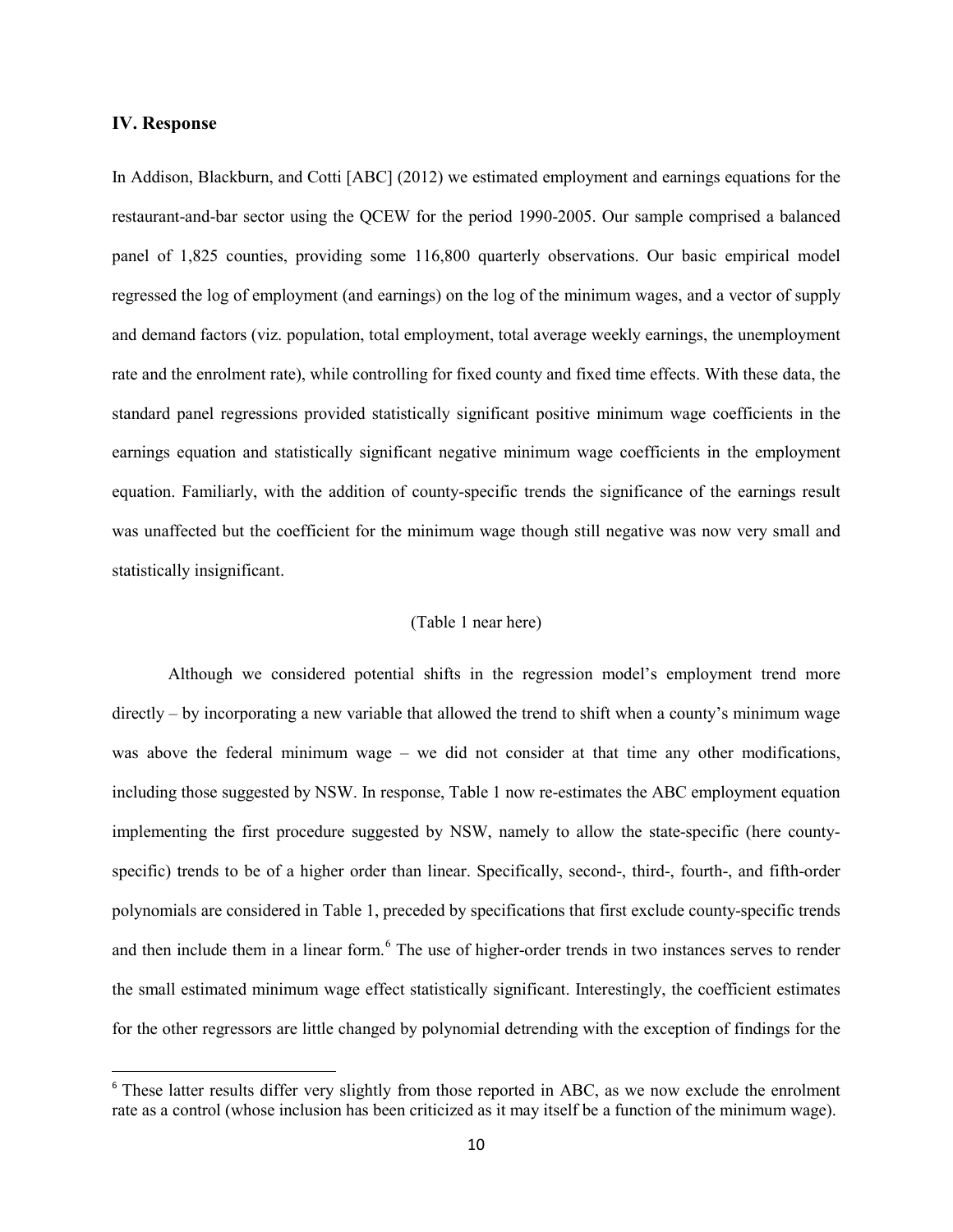unemployment rate variable in the last two columns of the table (the signs of which are now perverse). Overall, however, the results of this first exercise are decidedly mixed and the suggested minimum wage elasticities quite modest.

### (Table 2 near here)

Table 2 takes up NSW's other suggestions. The first column of the table provides summary results for the minimum wage argument when the county-specific trend is estimated using only the data for an interval that nets out the recession years at the beginning of the sample period, and then uses these trend estimates to detrend the data for the full sample period. Use of this revised single trend estimate is inconsequential in our case: the coefficient estimate changes from negative and insignificant to positive and insignificant. The next two columns of the table show results for alternative detrending of the data. Calculating the trend in each variable as a linear spline between business cycle peaks (as in NSW, from 1990Q3 to 2001Q1) also yields a small positive and statistically insignificant minimum wage coefficient. Passing each data series by county through a Hodrick-Prescott filter does yield a marginally significant negative coefficient estimate for the minimum wage regressor, but the estimated effect remains small (an elasticity of -0.04).

### (Table 3 near here)

In the above exercises we use the same interval (1990-2005) as in ABC so as to determine the sensitivity of the (minimum wage) results reported there to alternative representations of county-specific trends suggested by NSW. Next, we extend the QCEW sample period as far as we can – namely up to 2012 – recalling that the period examined by NSW is very similar (1990-2011Q2) albeit using a different sample and dataset (teens from the CPS). Table 3 replicates the procedures earlier employed in Tables 1 and 2. The sample size increases to 146,749 observations, though with a reduced balanced panel of 1,595 counties. What difference does allowing for a longer sample period make? Perhaps the first observation to be made is that running the standard two-way county panel model with just fixed effects for county and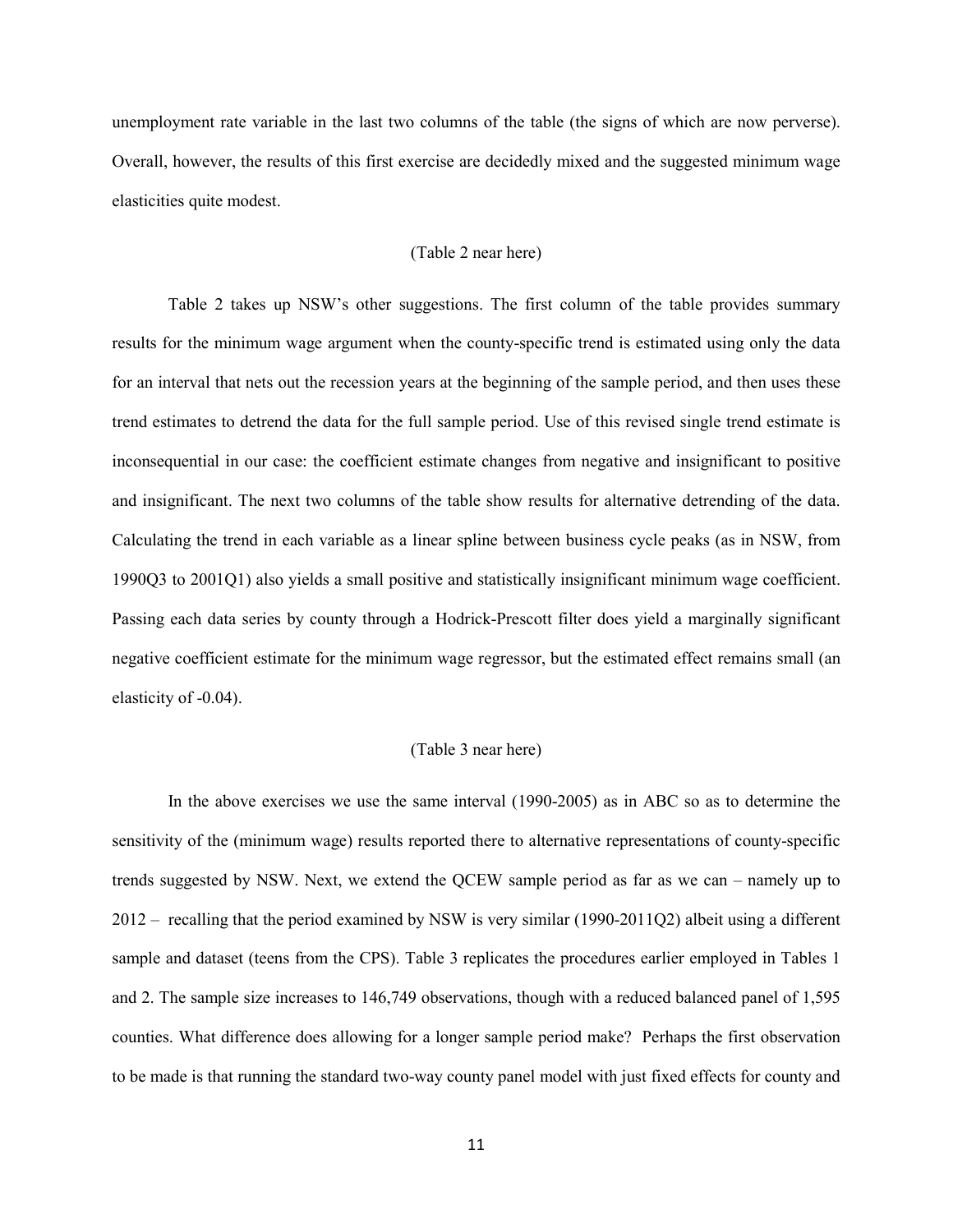time now provide no evidence of minimum wages impacting employment, whereas a small negative but marginally statistically significant coefficient estimate is obtained using a simple linear trend. Second, use of higher-order county-specific trends yields just one marginally significant minimum wage elasticity. All such coefficients are now less negative than for the linear trend and vis-à-vis their counterparts in Table 1. It is worth noting that this failure to support minimum-wage effects is not due to an increased imprecision of the estimates induced by the additional trend controls, as the standard errors are actually smaller with the higher-order trend polynomials. Third, turning to the lower panel of the table, we see that neither method that uses subperiods of the 1990-2012 period to estimate the county-specific linear trend yields statistically significant results. Finally, use of the Hodrick-Prescott filter does again lead to a small but marginally significant coefficient for the minimum wage, although on this occasion it is to all intents and purposes identical to that for the simple county linear-trend specification.

We next consider the second criticism of the now common practice of including geographicspecific trends, namely that their inclusion in the model serves to attenuate the measured effect of the minimum wage on employment by virtue of the true effect of policy being upon the rate of job growth. This seems to be essentially an argument that minimum wage effects may have lagged responses – Meer and West's (2013) findings support their intuition that this is because minimum wages largely serve to lower the rate of job creation in the following time periods. A similar motivation would seem to lie behind Sabia's (2009: 88) argument that state-specific trends in an employment model may "[reduce] potentially important identifying variation." We can see two reasons why an empirical researcher might consider omitting a statistically-significant set of independent variables (in this case, geographic-specific trends) from a model estimating minimum-wage effects. One is that a significant collinearity problem is induced, but at least in our results this does not seem to be a concern – as consistent estimates of standard errors for the minimum-wage elasticities are generally not increased by the inclusion of county-specific trends. The other concern is that minimum wage changes cause the other independent variables to change, so that controlling for the effects of those variables masks the "total effect" of minimum wages.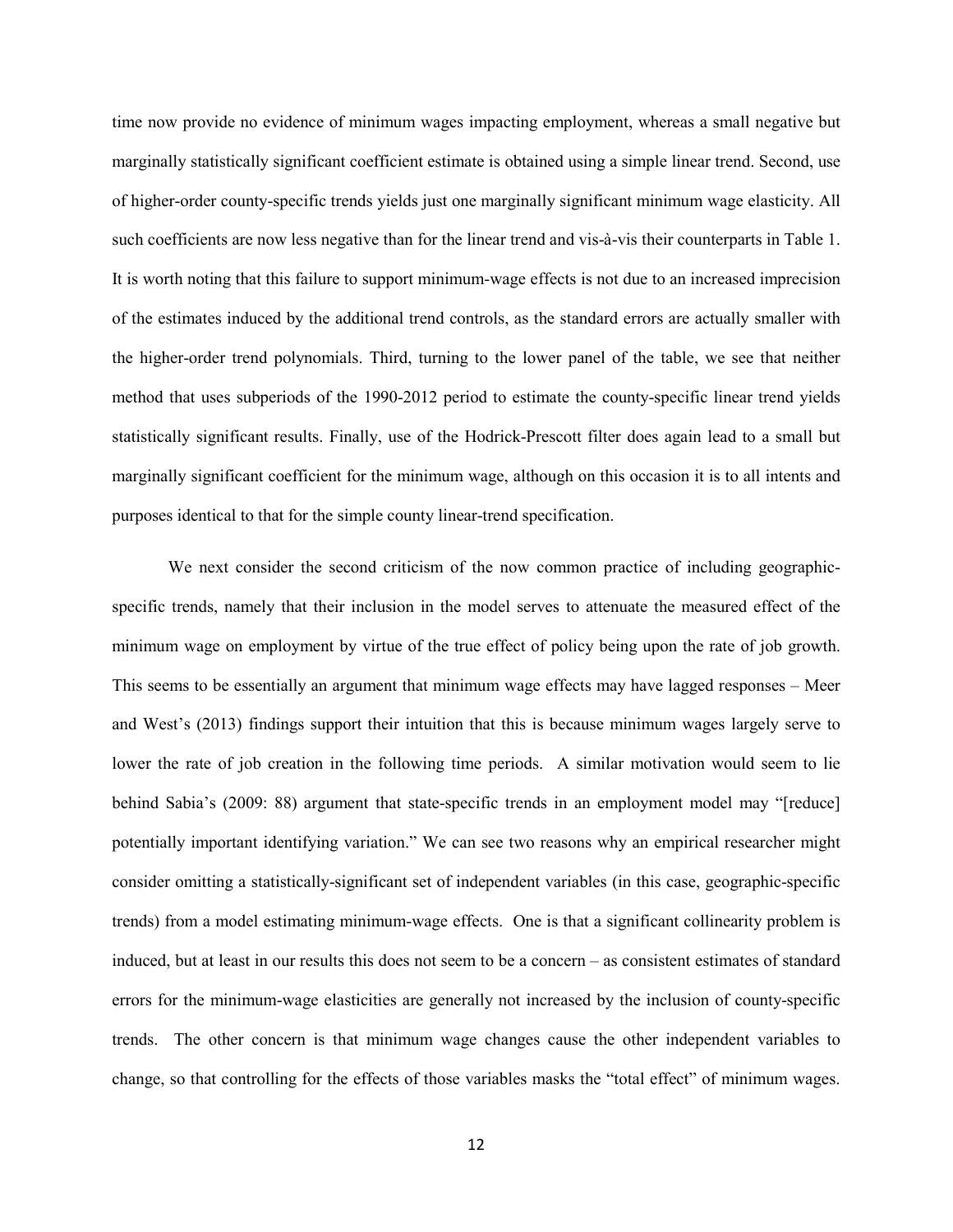This is Meer and West's argument: minimum wages may be causing a fall in the trend in employment growth in areas raising the minimum wage, so that controlling for these underlying trends is inappropriate. While worth considering, we do not see this as a relevant argument in the current analysis – as we report in ABC, the downward trends in employment in states raising their minimum wages seem to be actually lessened after minimum-wage increases, rather than become more severely negative as Meer and West's argument would imply.

### (Table 4 near here)

As noted earlier, Meer and West do find a significantly negative minimum wage impact on job growth in models that allow for state-specific trends in the job-growth rate. Our own sense is that the particular specification that Meer and West estimate is somewhat hard to defend, as it implies a single minimum-wage increase will have a permanent effect on job growth. Nonetheless, these kinds of specifications where job-growth rates are a function of levels of variables are not uncommon, and likely able to pick up lagged effects in a parsimonious way relative to the less restrictive dynamic specifications one sees in the autoregression literature.<sup>[7](#page-10-0)</sup> So, as an attempt to explore the importance of Meer and West's concerns in our data, we estimated similar models with our 1990-2012 data on restaurants and bars from the QCEW. We preface our findings in Table 4 by recalling that Meer and West did use the QCEW in some of their regressions, but their aggregation remained at the state (rather than the county) level, while they also chose to look at the broader-based *accommodation and food* sector rather than the more lowwage *restaurant-and-bar* sub-sector. Further, we will also use the more standard growth rate measure – the change in log employment – than the alternative job growth rate used by Meer and West, although our results are robust to using the latter measure. The first two columns of Table 4 present results in which employment growth is regressed on the levels of variables (also incorporating county-specific trends). In

<sup>&</sup>lt;sup>7</sup> Simple lag structures have been incorporated in several studies in the recent minimum-wage literature (e.g. via inclusion of a simple lagged minimum wage as an additional control), although our sense is that these embellishments are generally inconsequential in terms of conclusions of the studies.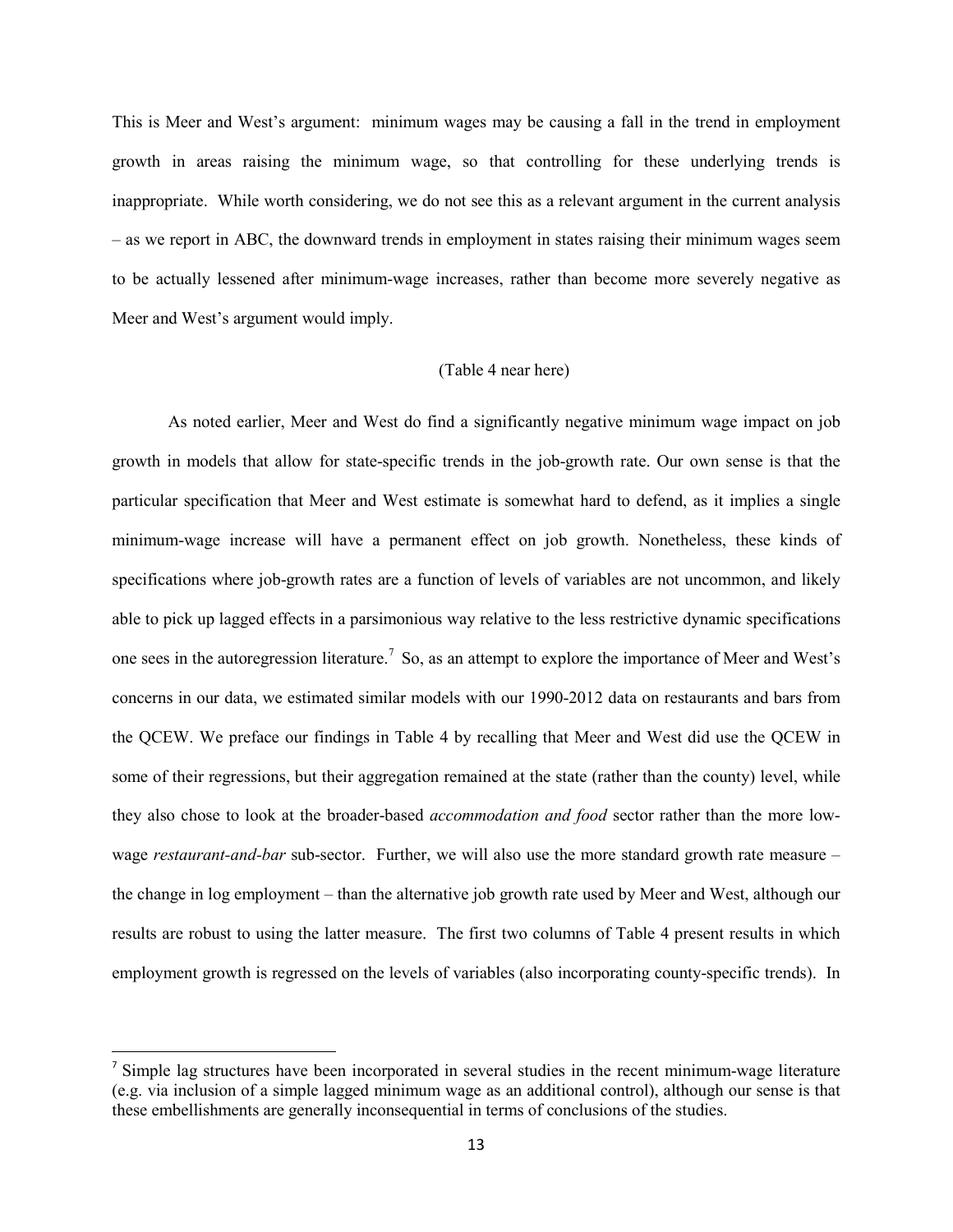contrast with Meer and West, however, our estimate of the job-growth regression provides tiny and statistically insignificant minimum wage coefficients.

Our own preference for addressing the concerns raised by Meer and West is to consider models that explain long-run changes in employment as a function of similar long-run changes in the independent variables. For example, consider a state that raises its minimum wage one time in the panel. An empirical model based on 4-year changes would then have that minimum-wage change showing up as potential employment change factor for each of the quarters in the corresponding 4-year period. With lagged effects we would expect at least some of those quarters in the following 4 years to have reduced employment, leading to a nonzero coefficient on the minimum-wage change variable. The more typical short-run quarterly differenced models would, on the other hand, miss these lagged impacts. As noted in ABC, one advantage of the differenced models is that they also difference out any static geographicspecific effects, and the inclusion of geographic dummies is equivalent to controlling for geographicspecific linear trends.

In ABC, we estimated such differenced models, but only considered one-quarter and four-quarter differences (in the latter case requiring any lagged effects to show up within a year). These estimations were similar to our non-differenced results in finding little supporting evidence of minimum-wage employment effects. Here, we consider the robustness of this finding to expanding the sample period to 2012, and considering even longer differences to allow for more significant lagged effects. As the longest difference we consider is 6 years, we maintain a consistent sample across these additional specifications by starting our estimation with observations beginning in 1996 rather than 1990. The second column of Table 4 reestimates the Meer-West growth-rate specification with this restricted time period, leading to a similar conclusion as with the full sample period. The next four columns report estimates from fullydifferenced equations with differences measured over 1, 4, 16, and 24 quarters. In all of these cases, the estimated minimum-wage elasticities are small and statistically insignificant. In our focus of study, then, lagged minimum-wage effects do not seem to be of a concern.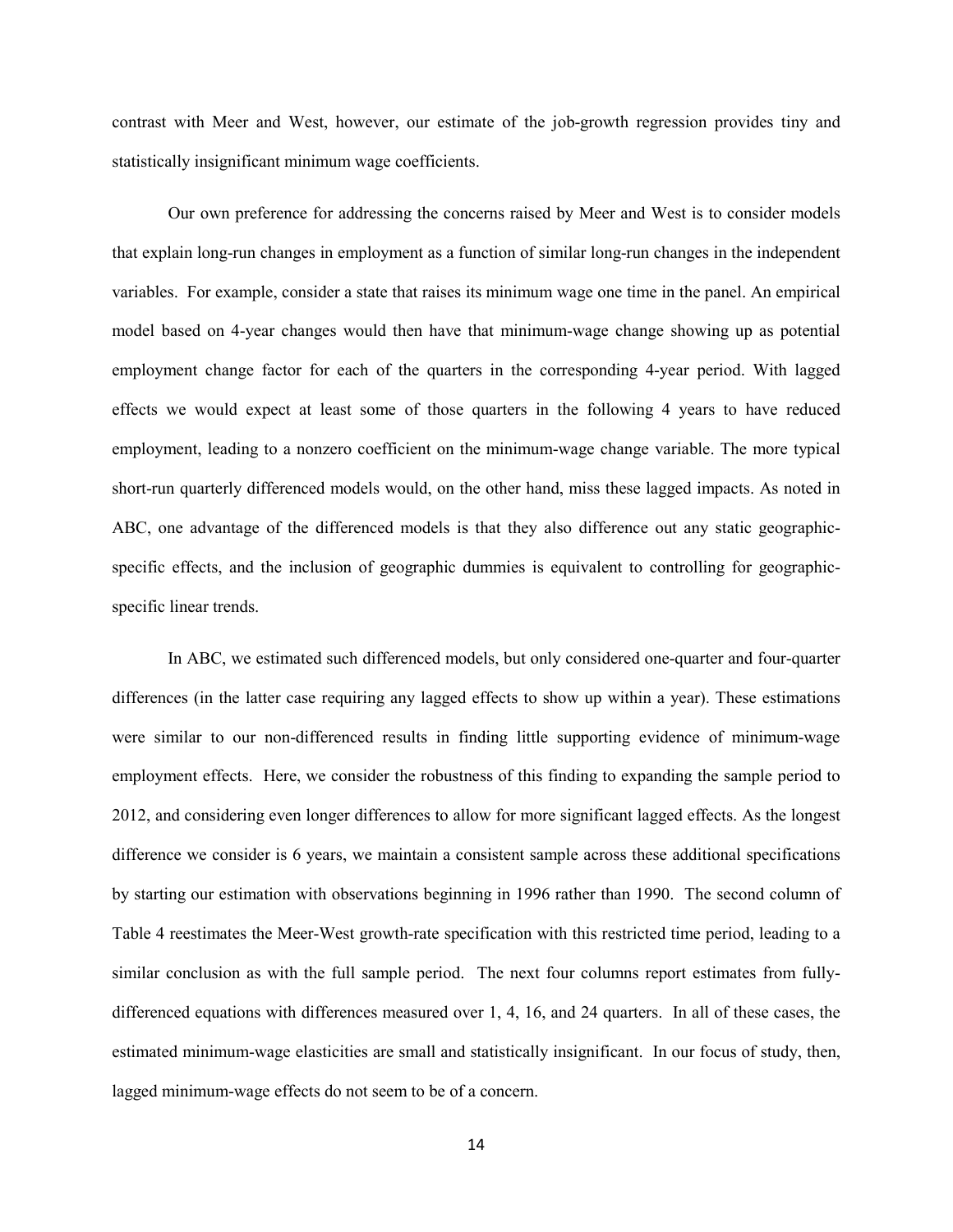Dube (2013) has also directly questioned Meer and West's employment growth equation. That is to say, he regresses employment change on levels of variables for two of the three datasets used by Meer and West (viz. the BDS and the QCEW). He broadly replicates the Meer/West result on aggregate, but claims that disaggregation – using the QCEW – only supports the employment growth result in manufacturing not in retail or accommodation and food services, although as a practical matter he annualizes the quarterly data used by Meer and West while using a more parsimonious specification that excludes state-specific time trends and business cycle controls. That said, Dube's final specification using a border matching approach including county pair specific year effects fails to reveal any significant association between net employment growth and the log of the minimum wage.

### **V. Conclusions**

The debate on the impact of minimum wages is ongoing. Although a new consensus has not emerged, a glance at the conclusions of two main evaluations of the debate (viz. NSW and Allegretto, Dube, Reich, and Zipperer, 2013) and more particularly what they see as the components of a viable research agenda point in not necessarily dissimilar directions. We refer to the search for specifications that provide the most reliable counterfactuals and the potential benefits of a synthetic control approach in this regard.

Our focus has been to take seriously a number of criticisms that have been leveled against the use of state/county-specific trends since in the past criticism has proven constructive. A pertinent example is the common-sense suggestion that an environment of deep recession might well produce clearer evidence of disemployment that has been reported in much of the modern minimum wage literature. In Addison, Blackburn, and Cotti (2013) we focused on two high-risk groups over the years 2005-2010 and while the evidence for a general disemployment effect was not uniform our estimates did suggest that the presence of negative minimum wage effects in states hardest hit by the recession. In the present treatment, we have taken seriously two sets of other criticisms of the state-specific trends approach while continuing to focus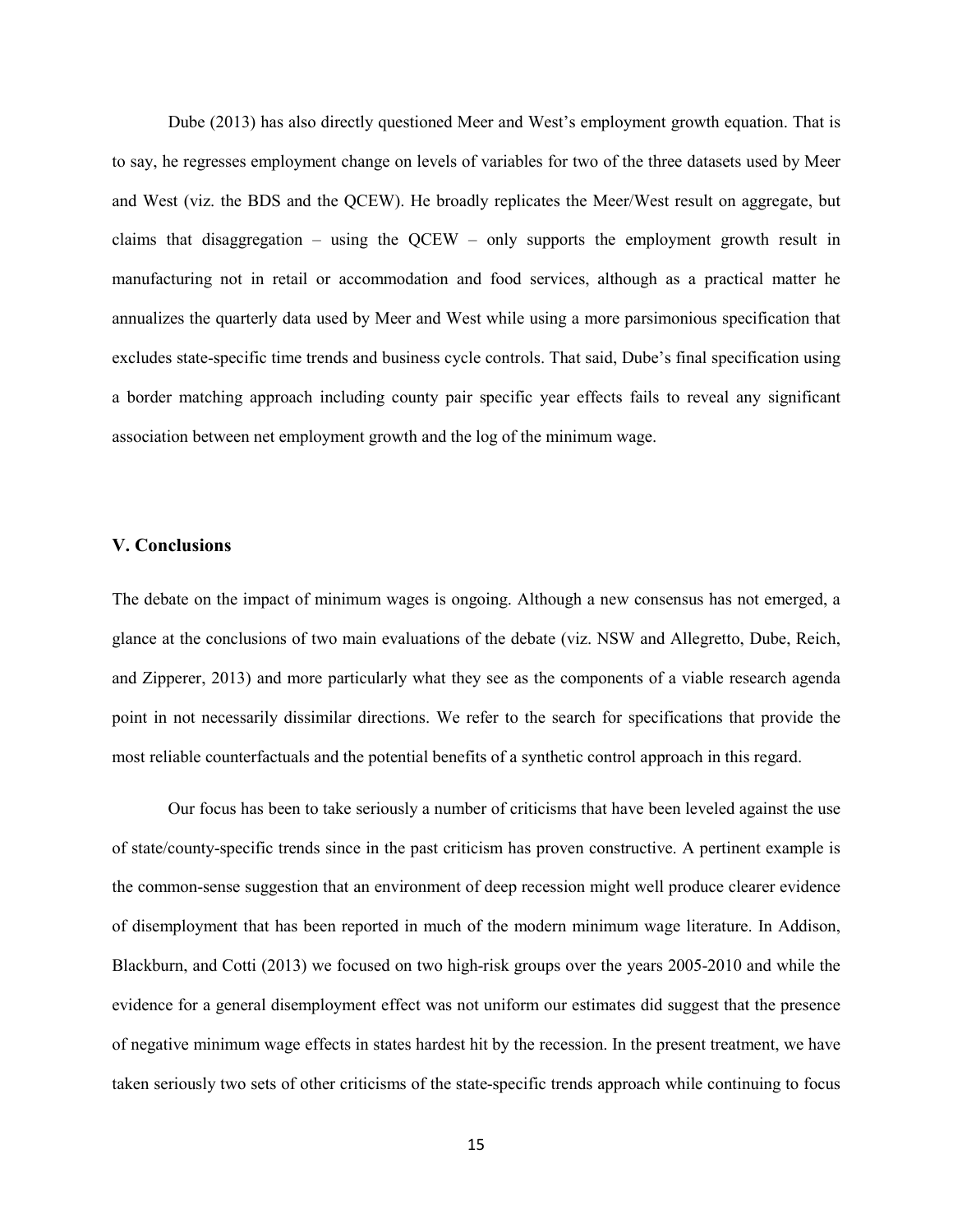on a high-risk group – here employees in the restaurant-and-bar sector – but without being tied to looking at region-specific time effects in conjunction with state-specific trends. Our results, however, do not serve to dislodge the persistent finding of considerably low (and possibly zero) minimum-wage elasticities in the restaurant-and-bar sector. In one sense however that particular battle may have already been won, as David Neumark and his colleagues now admit that "similar analyses of restaurant employment in the QCEW are a bit more mixed" (NSW, 2013: 46). We think it will be difficult to overturn this finding, but this conclusion should not be used to argue that minimum wage effects are 'always and everywhere' of this magnitude or for that matter as offering support of the conclusion that there are "no detectable employment losses from the kind of minimum wage increases we have seen in the United States" (Dube, Lester, and Reich, 2010: 962).

Also our findings might again stimulate research into concerns having to do with the effects of minimum wages on hours (reduction), non-wage benefits, and training as well as along some other margins of adjustment as suggested by Hirsch, Kaufman, and Zelenka (2011). And although we did not on this occasion find any great support for the argument that state-specific time trends serve to attenuate the measured effects on employment levels, the notion that minimum wages might have an effect on employment dynamics (including firm births) merits further exploration, building on the work of Portugal and Cardoso (2006).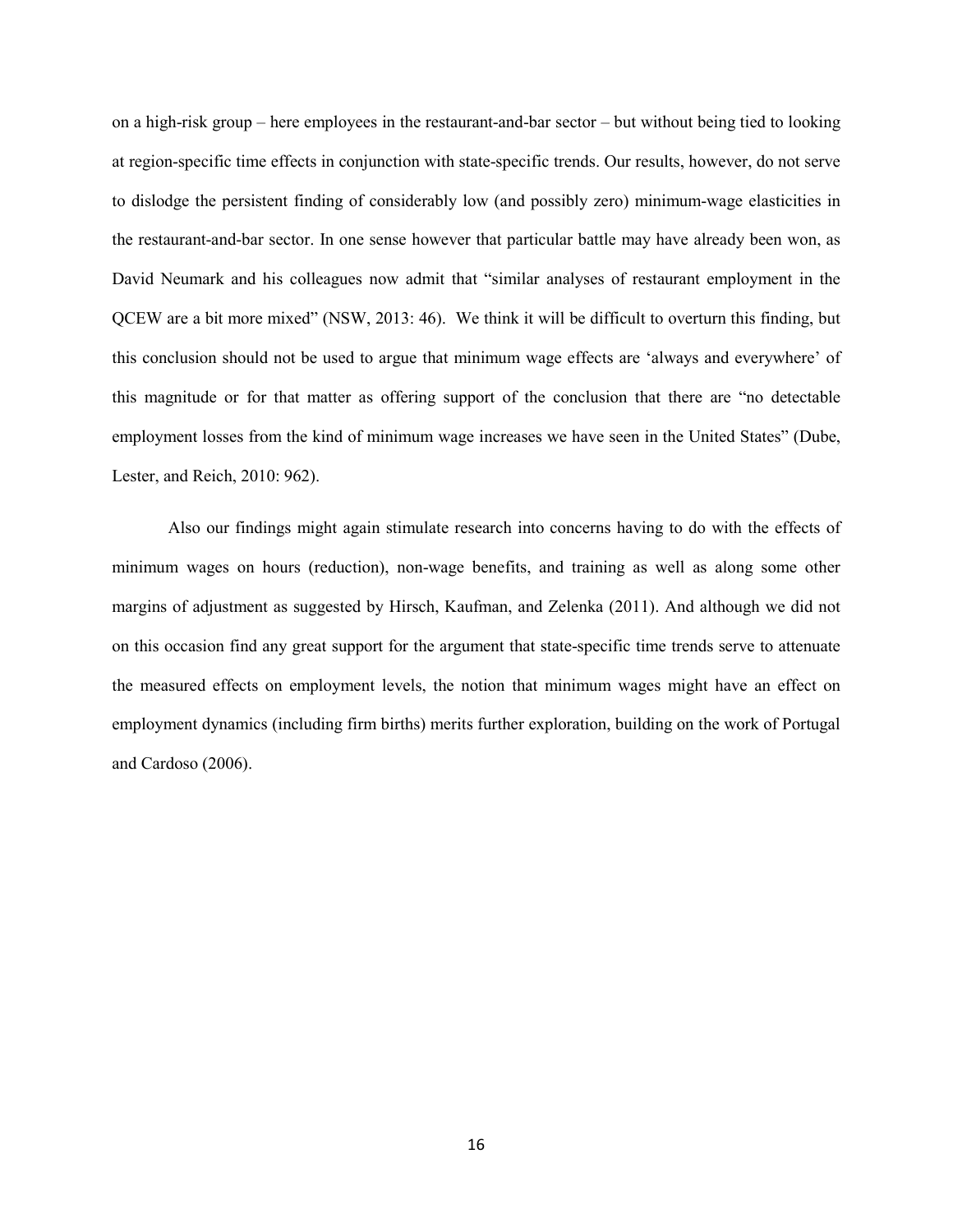# **References**

Abadie, Alberto, Alexis Diamond, and Jens Hainmueller. 2010. "Synthetic Control Methods for Comparative Case Studies: Estimating the Effect of California's Tobacco Control Program." *Journal of the American Statistical Association* (490): 493-505.

Addison, John T., McKinley L. Blackburn, and Chad D. Cotti. 2009. "Do Minimum Wages Raise Employment? Evidence from the U.S. Retail-Trade Sector." *Labour Economics* 16(4): 397-408.

Addison, John T., McKinley L. Blackburn, and Chad D. Cotti. 2012." The Effect of Minimum Wages on Labour Market Outcomes: County-Level Estimates from the Restaurant-and-Bar Sector." *British Journal of Industrial Relations* 50(3): 412-435.

Addison, John T., McKinley L. Blackburn, and Chad D. Cotti. 2013. "Minimum Wage Increases in a Recessionary Environment." *Labour Economics* 23: 30-39.

Allegretto, Sylvia A., Arindrajit Dube, and Michael Reich. 2011. "Do Minimum Wages Really Reduce Teen Employment? Accounting for Heterogeneity and Selectivity in State Panel Data." *Industrial Relations* 50(2): 205-240.

Allegretto, Sylvia A., Arindrajit Dube, Michael Reich, and Ben Zipperer. 2013. "Credible Research Designs for Minimum Wage Studies." IZA Discussion Paper No. 7638. Bonn: Institute for the Study of Labor, September.

Dourcouliagos, Hristos and Stanley, T.D. 2009. "Publication Selection Bias in Minimum Wage Research? A Meta-Regression Analysis." *British Journal of Industrial Relations* 47(2): 406-428.

Dube, Arindrajit. 2013. "Minimum Wages and Aggregate Job Growth: Causal Effect or Statistical Artifact? IZA Discussion Paper No. 7674. Bonn: Institute for the Study of Labor, October

Dube, Arindrajit, T. William Lester, and Michael Reich. 2010. "Minimum Wage Effects Across State Borders: Estimates Using Contiguous Counties." *Review of Economics and Statistics* 92(4): 945-964.

Dube, Arindrajit, T. William Lester, and Michael Reich. 2012. "Minimum Wage Shocks, Employment Flows, and Labor Market Frictions." Mimeographed. Berkeley: Institute for Research on Labor and Employment.

Dube, Arindrajit and Ben Zipperer. 2103. "Pooled Synthetic Control Estimates for Recurring Treatments: An Application to Minimum Wage Case Studies." Unpublished Paper, University of Massachusetts Amherst.

Hirsch, Barry T., Bruce E. Kaufman, and Tetyana Zelenska. 2011. "Minimum Wage Channels of Adjustment." IZA Discussion Paper No. 6232. Bonn: Institute for the Study of Labor, November.

Meer, Jonathan and Jeremy West. 2013. "Effects of the Minimum Wage on Employment Dynamics." NBER Working Paper 19262. Cambridge, MA: National Bureau of Economic Research.

Neumark, David and William Wascher. 2007. "Minimum Wages and Employment." *Foundations in Microeconomics* 3(1): 1-182.

Neumark, David and William Wascher. 2008. *Minimum Wages.* Cambridge, MA: Cambridge University Press.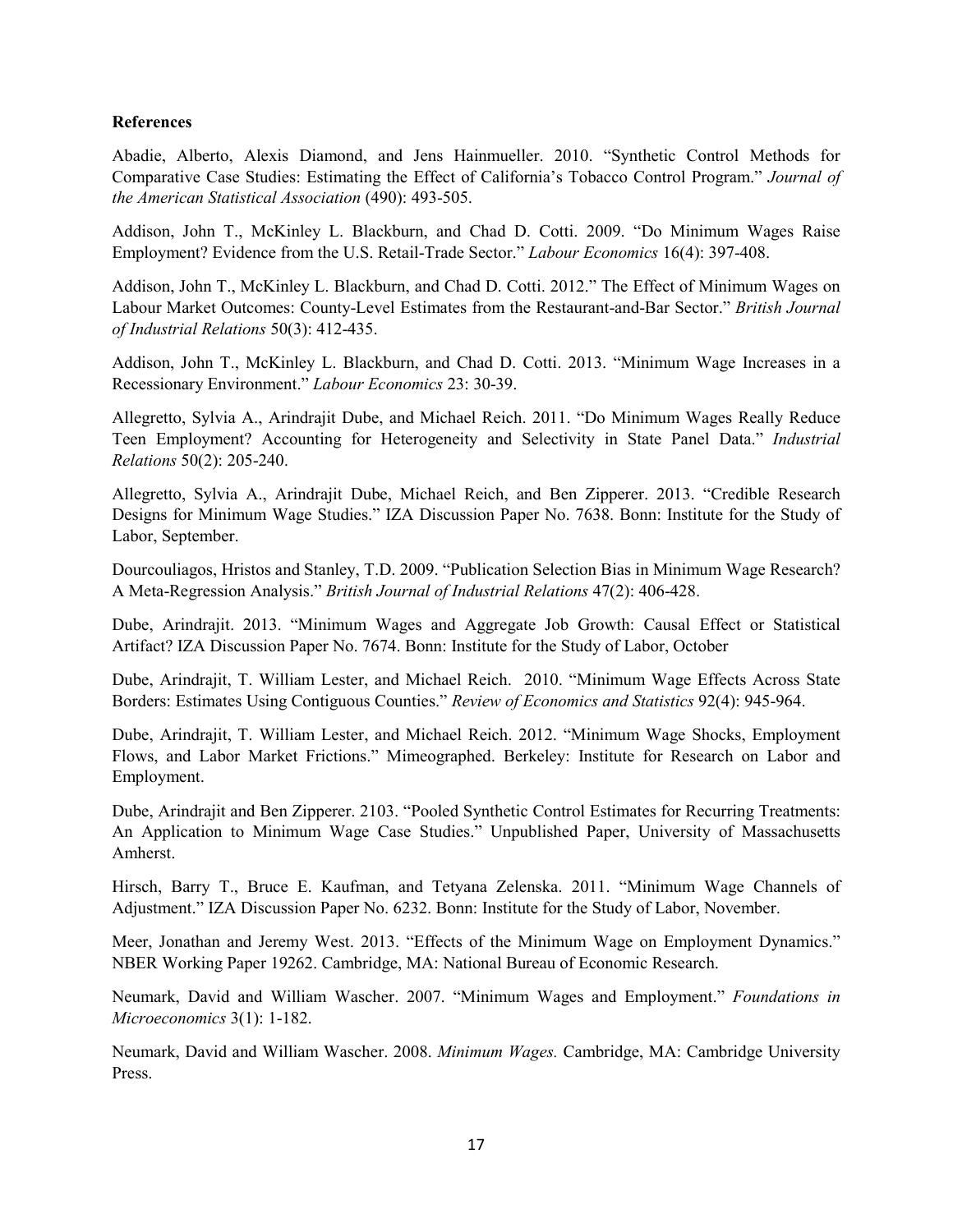Neumark, David and William Wascher. 2011. "Does a Higher Minimum Wage Enhance the Effectiveness of the Earned Income Tax Credit?" *Industrial and Labor Relations Review* 64(4): 712-746.

Neumark, David, J.M. Ian Salas, and William Wascher. 2013. "Revisiting the Minimum Wage and Employment Debate: Throwing out the Baby with the Bathwater?" Unpublished Paper, University of California, Irvine, May (forthcoming in *Industrial and Labor Relations Review*)*.*

Portugal, Pedro, and Ana Rute Cardoso. 2006. "Disentangling the Minimum Wage Puzzle: An Analysis of Worker Accessions and Separations." *Journal of the European Economic Association* 4(5): 988-1013.

Sabia, Joseph J. 2009. "The Effects of Minimum Wage Increases on Retail Employment and Hours: New Evidence from Monthly CPS Data." *Journal of Labor Research* 30(1): 75-97.

Sabia, Joseph J., Richard V. Burkhauser, and Benjamin Hansen. 2012. "Are the Effects of Minimunm Wage Increases Always Small? New Evidence from New York State." *Industrial and Labor Relations Review* 65(2): 350-376.

Wolfson, Paul and Dale Belman. 2014. What Does the Minimum Wage Do? Kalamazoo, MI: W.E. Upjohn Institute for Employment Research.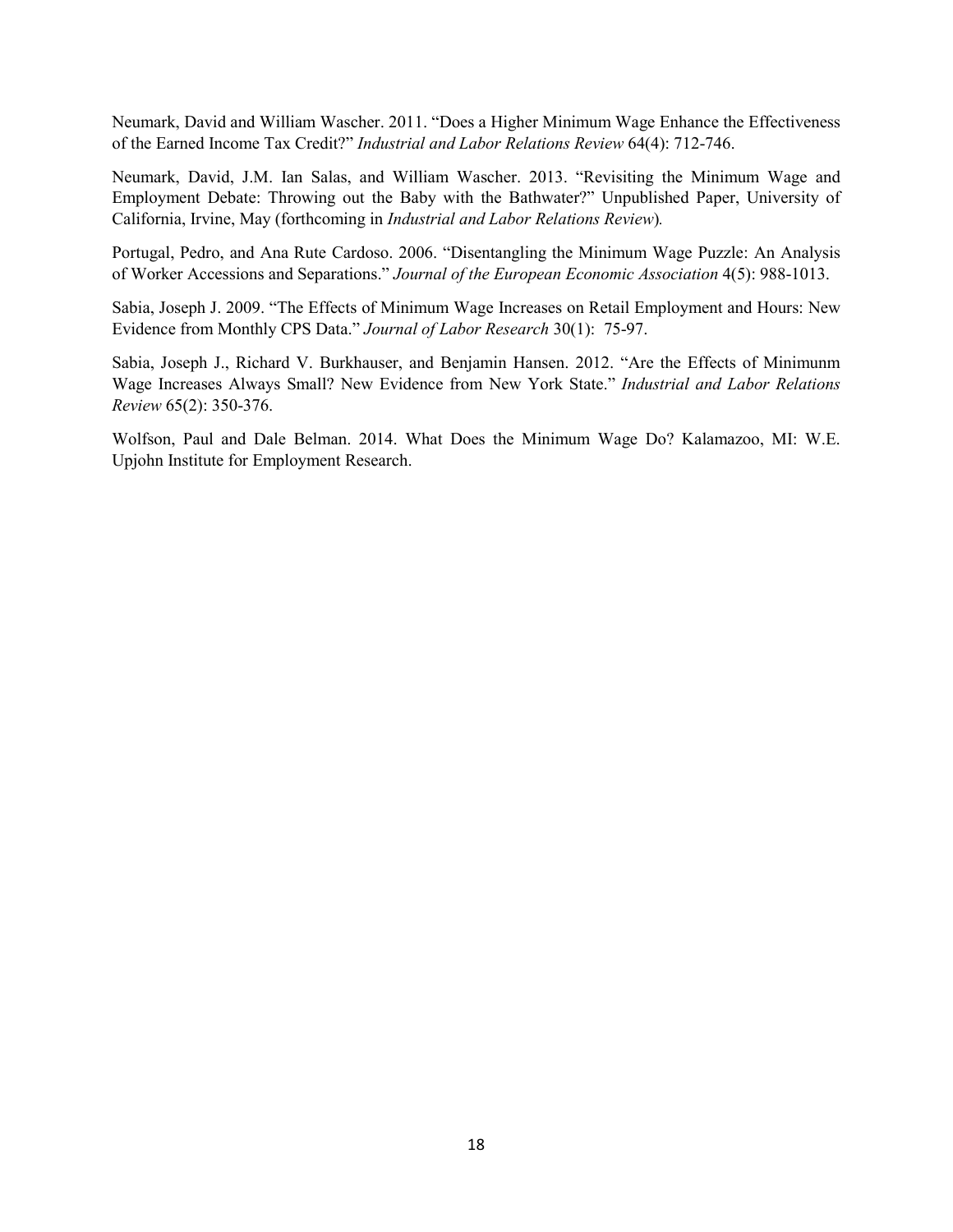| <b>Table 1</b>                                                                                    |                  |                                                       |             |            |            |            |  |  |
|---------------------------------------------------------------------------------------------------|------------------|-------------------------------------------------------|-------------|------------|------------|------------|--|--|
| <b>Employment Equations for the Restaurant-and-Bar Sector, 1990-2005, Polynomial</b>              |                  |                                                       |             |            |            |            |  |  |
| <b>Detrending</b>                                                                                 |                  |                                                       |             |            |            |            |  |  |
|                                                                                                   |                  |                                                       |             |            |            |            |  |  |
|                                                                                                   |                  | <b>Order of Polynomial for County-Specific Trends</b> |             |            |            |            |  |  |
|                                                                                                   | <b>No Trends</b> | $I^{st}$                                              | $2^{nd}$    | $3^{rd}$   |            | $5^{th}$   |  |  |
| Log(Minimum)                                                                                      | $-0.101**$       | $-0.006$                                              | $-0.051***$ | $-0.041$   | $-0.062*$  | $-0.046$   |  |  |
| Wage)                                                                                             | (0.039)          | (0.033)                                               | (0.014)     | (0.027)    | (0.033)    | (0.033)    |  |  |
| Log(Average)                                                                                      | $-0.139***$      | $-0.129***$                                           | $-0.116***$ | $-0.097**$ | $-0.089**$ | $-0.079**$ |  |  |
| Wage)                                                                                             | (0.048)          | (0.036)                                               | (0.032)     | (0.038)    | (0.040)    | (0.043)    |  |  |
| Log(Total)                                                                                        | $0.596***$       | $0.770***$                                            | $0.776***$  | $0.824***$ | $0.849***$ | $0.869***$ |  |  |
| Employment)                                                                                       | (0.053)          | (0.061)                                               | (0.081)     | (0.097)    | (0.109)    | (0.120)    |  |  |
| Unemployment                                                                                      | $-0.001$         | 0.001                                                 | 0.001       | 0.002      | $0.003*$   | $0.004**$  |  |  |
| Rate                                                                                              | (0.002)          | (0.002)                                               | (0.001)     | (0.001)    | (0.002)    | (0.002)    |  |  |
| Log(Population)                                                                                   | $0.327***$       | $0.289***$                                            | $0.247*$    | $0.241*$   | $0.226*$   | $0.326**$  |  |  |
|                                                                                                   | (0.101)          | (0.066)                                               | (0.136)     | (0.133)    | (0.125)    | (0.150)    |  |  |
| The dependent variable is the log of employment. The standard errors in parentheses are<br>Notes: |                  |                                                       |             |            |            |            |  |  |
| corrected to allow intra-cluster correlation in errors for all observations within a state. All   |                  |                                                       |             |            |            |            |  |  |

regressions included fixed-effects for county and quarter. Regressions are weighted by the average population in the respective county. The sample size in all regressions is  $116,800$ , for a balanced panel of 1,825 counties.

\*\*\*,\*\*,\* denote statistical significance at the 0.01, 0.05 and 0.10 levels, respectively.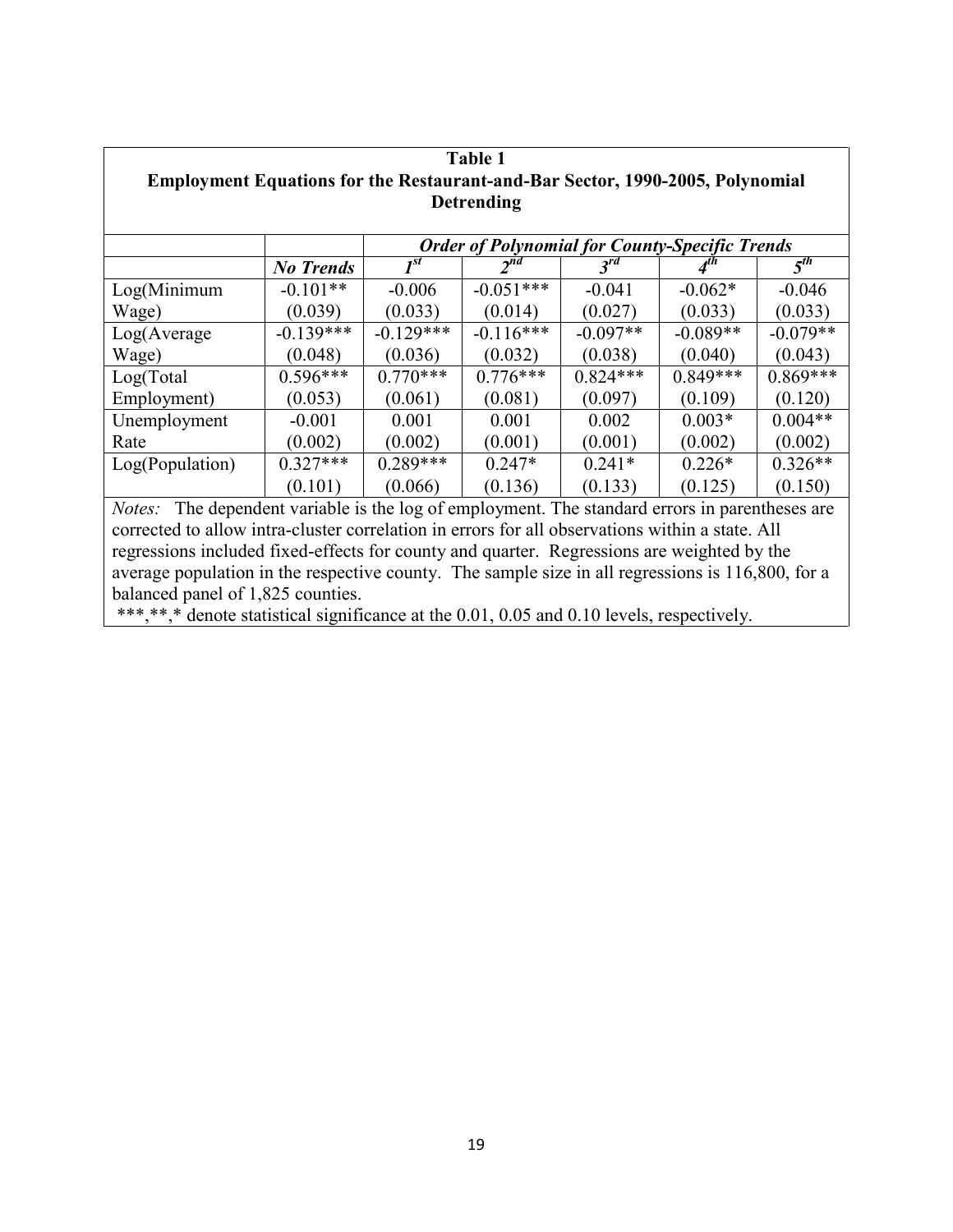| Table 2                                                                                             |                  |               |                          |  |  |  |  |
|-----------------------------------------------------------------------------------------------------|------------------|---------------|--------------------------|--|--|--|--|
| <b>Employment Equations for the Restaurant-and-Bar Sector, 1990-2005, Alternative</b>               |                  |               |                          |  |  |  |  |
| <b>Detrending Methods</b>                                                                           |                  |               |                          |  |  |  |  |
|                                                                                                     | Post-1993 Trends | Peak-to-Peak  | <b>H-P Filter Trends</b> |  |  |  |  |
|                                                                                                     |                  | <b>Trends</b> |                          |  |  |  |  |
| Log(Minimum Wage)                                                                                   | 0.001            | 0.027         | $-0.042*$                |  |  |  |  |
|                                                                                                     | (0.062)          | (0.071)       | (0.023)                  |  |  |  |  |
| <i>Notes:</i> See Notes to Table 1. All equations include the same controls as in Table 1. Standard |                  |               |                          |  |  |  |  |
| errors are block bootstrapped by state using 500 replications. Post-1993 Trends detrends all        |                  |               |                          |  |  |  |  |
| observations based on county-specific trends estimated over the 1994-2005 period. Peak-to-          |                  |               |                          |  |  |  |  |
| Peak Trends detrends all data based on county-specific trends estimated over 1990-Q3 to 2001-       |                  |               |                          |  |  |  |  |
| Q1. H-P Filter Trends are the filtered series from a county-specific application of a Hodrick-      |                  |               |                          |  |  |  |  |
| Prescott filter (smoothing parameter=1600) applied individually to each data series.                |                  |               |                          |  |  |  |  |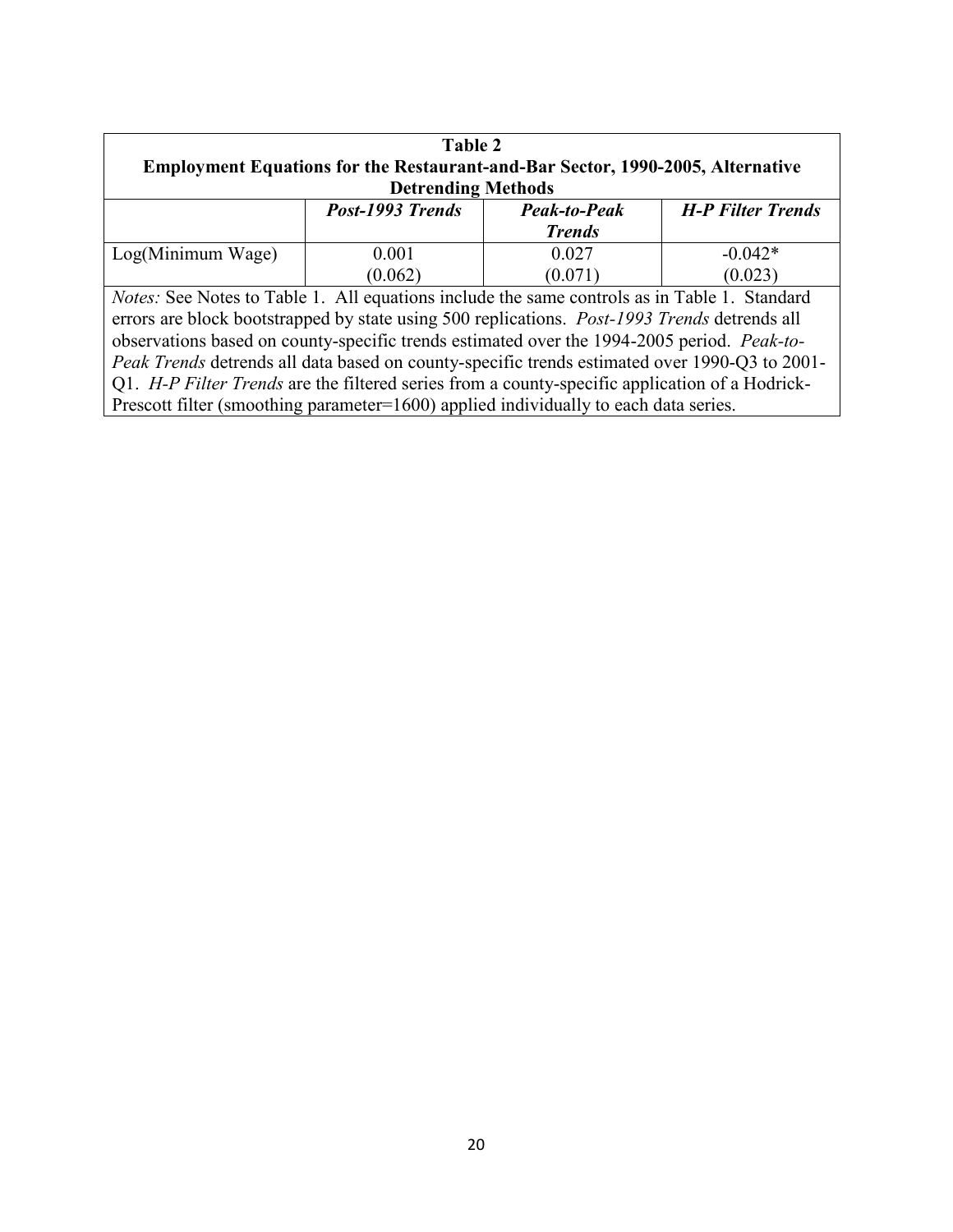| Table 3                                                                                        |               |                            |                 |                   |                 |          |
|------------------------------------------------------------------------------------------------|---------------|----------------------------|-----------------|-------------------|-----------------|----------|
| <b>Employment Equations for the Restaurant-and-Bar Sector 1990-2012, Various Detrending</b>    |               |                            |                 |                   |                 |          |
| <b>Methods</b>                                                                                 |               |                            |                 |                   |                 |          |
|                                                                                                |               | <b>Order of Polynomial</b> |                 |                   |                 |          |
|                                                                                                | $N_{0}$       | $I^{st}$                   | 2 <sub>nd</sub> | $3^{rd}$          | A <sup>th</sup> | $5^{th}$ |
|                                                                                                | <b>Trends</b> |                            |                 |                   |                 |          |
| Log(Minimum)                                                                                   | $-0.000$      | $-0.040*$                  | $-0.024$        | $-0.035*$         | $-0.023$        | $-0.010$ |
| Wage)                                                                                          | (0.035)       | (0.021)                    | (0.018)         | (0.019)           | (0.014)         | (0.014)  |
|                                                                                                |               | Post-1993                  | Peak-to-        | <b>H-P Filter</b> |                 |          |
|                                                                                                |               | <i>Trends</i>              | Peak            | <b>Trends</b>     |                 |          |
|                                                                                                |               |                            | <b>Trends</b>   |                   |                 |          |
| Log(Minimum)                                                                                   |               | $-0.038$                   | 0.058           | $-0.041*$         |                 |          |
| Wage)                                                                                          |               | (0.028)                    | (0.072)         | (0.021)           |                 |          |
| Notes: All specifications include the same controls (and approaches to calculating standard    |               |                            |                 |                   |                 |          |
| errors) as in Tables 1 and 2. Sample size is 146,740 in all equations, for a balanced panel of |               |                            |                 |                   |                 |          |
| 1,595 counties.                                                                                |               |                            |                 |                   |                 |          |